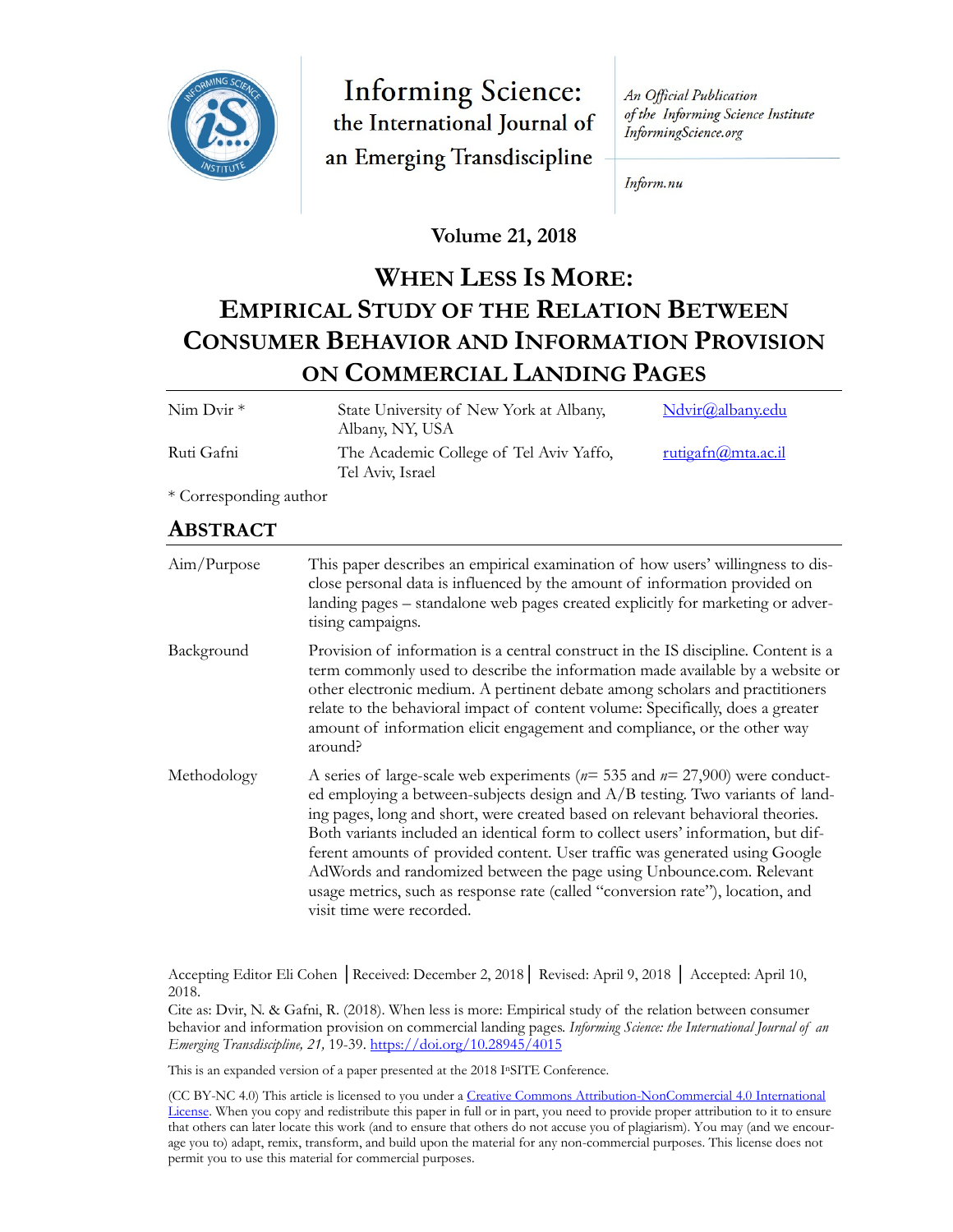| Contribution                         | This research contributes to the body of knowledge on information provision<br>and its effectiveness and carries practical and theoretical implications to practi-<br>tioners and scholars in Information Systems, Informing Science, Communica-<br>tions, Digital Marketing, and related fields.                                                                                                                                                 |
|--------------------------------------|---------------------------------------------------------------------------------------------------------------------------------------------------------------------------------------------------------------------------------------------------------------------------------------------------------------------------------------------------------------------------------------------------------------------------------------------------|
| Findings                             | Analyses of results show that the shorter landing pages had significantly higher<br>conversion rates across all locations and times. Findings demonstrate a negative<br>correlation between the content amount and consumer behavior, suggesting<br>that users who had less information were more inclined to provide their data.                                                                                                                 |
| Recommendations<br>for Practitioners | At a practical level, results can empirically support business practices, design<br>considerations, and content strategy by informing practitioners on the role of<br>content in online commerce.                                                                                                                                                                                                                                                 |
| Recommendation<br>for Researchers    | Findings suggest that the amount of content plays a significant role in online<br>decision making and effective informing. They also contradict prior research on<br>trust, persuasion, and security. This study advances research on the paradoxical<br>relationship between the increased level of information and online decision-<br>making and indicates that contrary to earlier work, not all persuasion theories<br>are effective online. |
| Impact on Society                    | Understanding how information drives behavior has implications in many do-<br>mains (civic engagement, health, education, and more). This has relevance to<br>system design and public communication in both online and offline contexts.                                                                                                                                                                                                         |
| Future Research                      | Using this research as a starting point, future research can examine the impact<br>of content in other contexts, as well as other behavioral drivers (such as demo-<br>graphic data). This can lead to theoretical, methodological, and practical rec-<br>ommendations.                                                                                                                                                                           |
| Keywords                             | consumer behavior, information systems, content strategy, human computer<br>interaction, informing science, user engagement, e-commerce, marketing, deci-<br>sion making                                                                                                                                                                                                                                                                          |

# **INTRODUCTION AND BACKGROUND**

Provision of information is a central construct in the IS discipline (Delone & McLean, 2003; Mishra, Stein, & Burton-Jones, 2017). It is considered an important determinant of consumer behavior when using technology (Smith, 2017; Venkatesh, Thong, & Xu, 2012). The complexity of informing users is of great interest in IS research, given that it is the linchpin through which systems have their effects (Burton-Jones & Gallivan, 2007; Cohen, 1999; Mishra et al., 2017). This interest is also motivated by the growing proliferation and use of information and communications technologies (ICT) (Horrigan, 2017). For example, 93% of adults in the U.S. report consuming information online, either via a mobile device or a computer (Smith, 2017). In the context of digital marketing and ecommerce, 79% of American adults reported ever making commercial transactions over computermediated networks (such as online purchases), spending nearly \$350 billion annually ("Carat Ad Spend Report," 2016; Smith & Anderson, 2016).

A pertinent debate among scholars and practitioners relates to the amount of information: does more information elicit engagement and compliance, or the other way around? This paper empirically addresses this long-standing question by observing if the amount of provided information influences users' willingness to disclose personal data on a commercial landing page – a stand-alone web page created specifically for a marketing or advertising campaign (Becker, Broder, Gabrilovich, Josifovski, & Pang, 2009; Unbounce, 2016). The action performed by the user is called "conversion" or "compliance". Since landing pages are typically users' first impression of a web page, decisions are greatly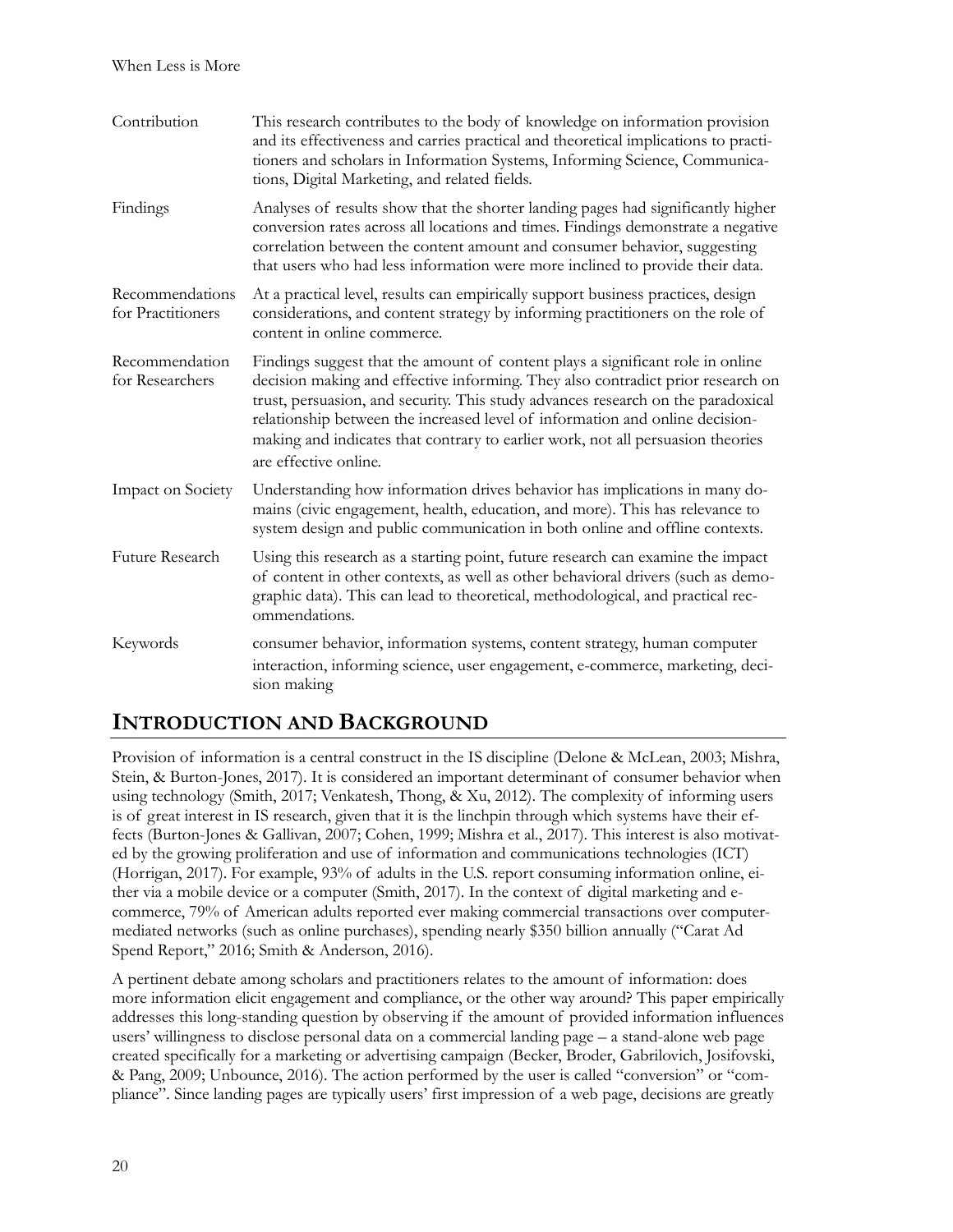based on the content being presented (Ash, Page, & Ginty, 2012; Becker et al., 2009; Lindgaard, Fernandes, Dudek, & Brown, 2006; Reinecke et al., 2013).

In this study, information provision is operationalized by digital content amount. Digital content is defined as the textual or visual information made available by a website or other electronic medium (Gates, 1996; Huizingh, 2000; Rowley, 2008). In marketing and online commerce, digital content and digital information are often synonymous terms (Rowley, 2008).

The decision-making processes that make users comply online – disclose personal information or make a purchase – have been extensively researched in various domains. However, with regards to content, there is still a conceptual confusion resulting from competing models and theoretical underpinnings: on the one hand, research shows that more content eliminates uncertainty and reduces risk, therefore increasing trust (Cialdini, 2009; Fogg et al., 2002; Gefen, 2000; Lee & Turban, 2001; Li & Chatterjee, 2010; Luhmann, 2000). On the other hand, less content was suggested to reduce complexity and decrease effort, therefore increasing ease of use (Geissler, Zinkhan, & Watson, 2006; Kahneman, 1973; Norton, Frost, & Ariely, 2007; Song & Schwarz, 2010; Vishwanath, 2004). As a result, the impact of the content amount is still an unsolved question.

This study uses the transdiscipline of Informing Science (Cohen, 2009) to address this research question. First, an extensive literature review was conducted to explore how best to inform clients using information technology and identify factors of effective information provision. Following, A between-group design and A/B testing were utilized in a series of large-scale online experiments (*n*= 535 and *n*= 27,083). An A/B design is a two-part or phase design composed of a baseline ("A" phase) with no changes, and treatment or intervention ("B" phase). Two variants of landing pages, long and short, were created. Both variants had an identical form to collect users' information (e-mail address), but different amounts of provided content. User traffic to the pages was generated through online advertising, randomized between the variants and monitored to observe the difference in behavioral outcomes (conversions). If there is a change, then the treatment may be said to have had an effect (Kennedy, 2005).

The findings offer insights that carry practical and theoretical implications. At a practical level, results can inform practitioners on the role of content in online commerce and empirically support design considerations and content strategy. At the theoretical level, the research advances the body of knowledge on the correlation between information provision and IS effectiveness.

The rest of the paper is structured as follows: next, a literature review is presented to identify relevant research streams and formulate a research question. The following sections introduce the research design, describe the data collection, its analyses and discuss the research implications.

## **LITERATURE REVIEW**

## THE INFORMING SCIENCE PHILOSOPHY

The field of Informing Science explores what is the best way to inform users using information technology (Cohen, 1999, 2009). Informing science is a transdiscipline that supports the study of informing processes across a diverse set of academic disciplines. The transdisciplinary Informing Science framework and epistemology aim to reduce disciplinary bias, in particular regarding the complex phenomenon of providing consumers with information in a form, format, and schedule that maximizes its effectiveness (Cohen, 1999).

There are various dimensions of "information effectiveness", such as cognitive or psychological responses (Gill, 2015). However, a stable theme is that behavioral actions are still considered of central importance, and that IS use can be ultimately operationalized as behavior or activity (Burton-Jones & Gallivan, 2007; Mishra et al., 2017). Previous research suggests that actual observable behavior outcome is a reliable measure, as other aspects, like perception and intention, are directly related to it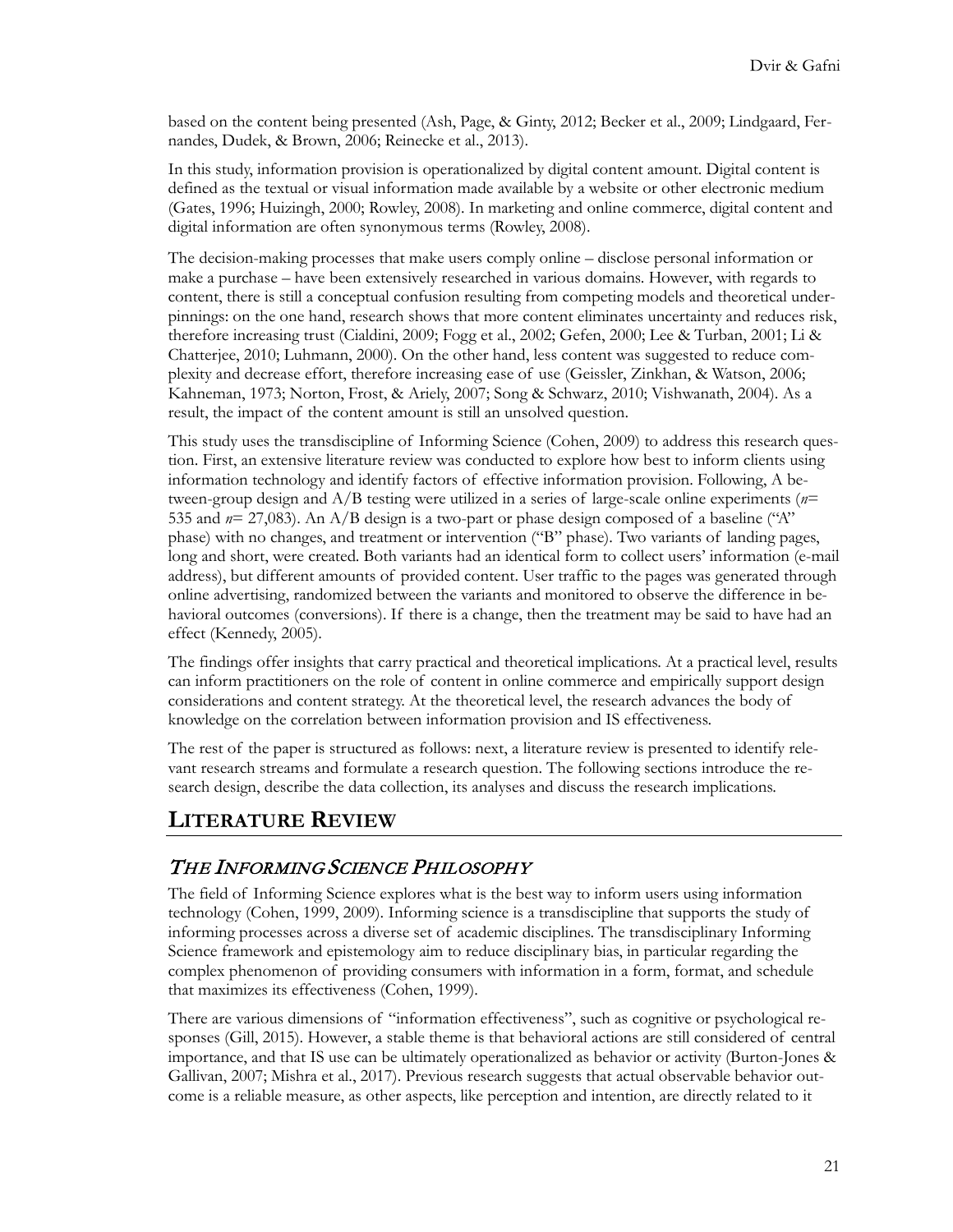(Figueiredo, Almeida, Benevenuto, & Gummadi, 2014). In the current case, the observable behavioral outcome is disclosure of personal information, operationalized in the form of users providing their e-mail (conversion). This behavior is described as consumer's willingness to rely on the seller and take action in circumstances where such action makes the consumer vulnerable to the seller (Luhmann, 2017). It is often conceptualized as "compliance", defined as "behavior change devoid of pressure" (Cialdini & Goldstein, 2002).

In the development of a robust framework, Informing Science drew from several well-known theories, such as Shannon and Weaver's Model of Communication process (Shannon, 1948), Wilson's model of information seeking behavior (1981) and Tversky & Kahneman's framing theory (1985). The Informing Science Framework emphasizes the context of the client, the informer, and the transformation of a message between the two. The framework has three components: the informing environment, the delivery system, and the task-completion system (Cohen, 1999, 2009; Gill, 2015).

The process required to achieve effective informing is dependent on various aspects: the quality and rigor of the message on the part of the sender; potential value, relevance and usefulness with respect to the task being performed; and resonance, specifically addressing a message's impact on a client's mental models (Cohen, 2009; Gill, 2008).

Finally, effective informing can be defined and impacted by the levels of uncertainty and risk reduction as well as complexity and effort (Gill & Cohen, 2008; Shannon, 1948; Wilson, 1981, 1997, 2000). Based on these observations, the following sections review the opposing streams of research on the relation between information provision and IS effectiveness.

# IN FAVOR OF MORE INFORMATION – REDUCING UNCERTAINTY AND RISK

Literature that supports greater provision of information (amount of content) emphasizes that online commercial interactions involve a level of uncertainty and risk (Lee & Turban, 2001; Lim, Sia, Lee, & Benbasat, 2006; Luhmann, 2017). To mitigate it, web pages should display more content to generate trust, communicate value and signal quality (Eisingerich & Bell, 2008; Gefen, 2000; Luhmann, 2017; Rainie & Anderson, 2017).

**Trust** in an entity was argued to impact users' willingness to take action (Gefen, 2000; Luhmann, 2000, 2017). Trust in a website is based on its design and content (Mavlanova, Koufaris, Benbunan-Fich, & Lang, 2015). In a commercial context, trusting beliefs occur when a consumer believes that the online store is benevolent, competent, honest, or predictable (Eisingerich & Kretschmer, 2008; Jennings, 2000). Trust-building strategies include customer endorsements by similar (local, nonforeign) peers and privacy and security policy (Lim et al., 2006). Although consumers may not mind the collection and use of their data, they would like to know how the data will be used (Bélanger & Crossler, 2011; Hargittai, Fullerton, Menchen-Trevino, & Thomas, 2010; Jarvenpaa, Tractinsky, & Saarinen, 2006). Online reviews and ratings were also found to be significant: most of the consumers consult online ratings and reviews when buying something for the first time (Gafni & Golan, 2016; Smith & Anderson, 2016).

Perceived value was also recognized as a factor of content. Research suggests that content is highly valued by online users and should convey information about the company, its products, and the level of service the consumer can expect to receive (Huizingh, 2000). The more useful information the website has, the more valuable it is for the users (Braun, Lee, Urban, & Hauser, 2009; Coker, 2013; Wells, Valacich, & Hess, 2011). Signals that form a perception of value are achieved by informative content, which includes the availability of customer reviews, shopping advice, articles, product information, and website policies (Gafni & Golan, 2016; Li & Chatterjee, 2010). Brynjolfsson and Smith (2000) found that good landing pages should explain the product or service offer and emphasize its value.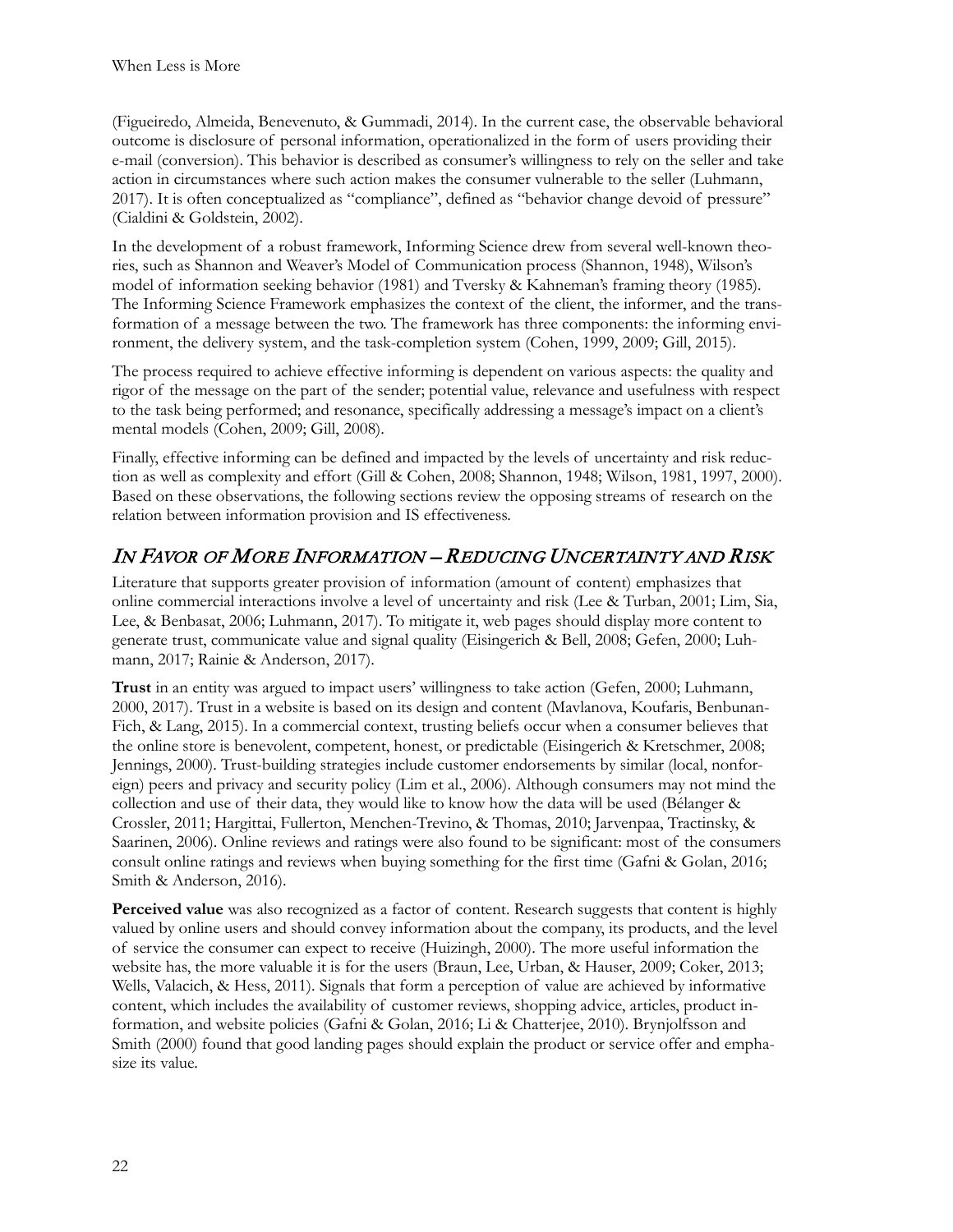**Persuasion and influence.** Content is also highlighted as a method for persuasion and influence. An established traditional theory is the Means-End Theory that suggests that to influence and persuade, the message should aim to lead the consumer to a desired end-state (Gutman, 1982). The six universal principles of social influence support to supplying information on authority, reciprocity, scarcity, social validation, likability and commitment and consistency (Cialdini, 2009; Cialdini & Goldstein, 2002, 2004). Research on credibility has also highlighted the need for elaboration, for example, using online content to highpoint expertise or specify services (Fogg, 1998; Fogg et al., 2001, 2002; Laja, 2014; Tseng & Fogg, 1999).

**Quality.** Signaling theory has been applied to digital content as a potential signal of product quality (Wells et al., 2011). Providing rich information represents an important signal, which in turn has a direct relationship with customers' purchase intention. Content signals may include product information, expert product reviews, press releases, frequently asked questions (FAQ), and news (Akdeniz, Calantone, & Voorhees, 2013; Gao, Zhang, Wang, & Ba, 2012). Rich content on a website is one of the most vital signals influencing perceptions of the overall quality of the website. At the same time, not providing an appropriate valuable content signals the seller's reluctance to invest time, effort, and resources in providing information (Gregg & Walczak, 2008). The lack of detailed content may prompt buyers to believe that a seller has something to hide (Mavlanova et al., 2015).

"Perceived value", "Trust", "Persuasion and influence", and "Quality" are often used in support of long form, elaboration, or greater content volume. For example, Gefen (2000) and Eisingerich and Bell (2008) provided empirical evidence that greater volumes of information elicit familiarity and trust. Fogg et al. (2002) empirically demonstrated that elaboration and content volume are important factors when aiming to persuade and influence consumers online. Mavlanova et al. (2015) provided evidence that greater content volume signals quality and impacts perceived value. And Huizingh (2000) empirically demonstrated that, on average, larger websites seem to be 'richer' and more advanced.

Supporting arguments for more content are summarized in Table 1.

| <b>DETERMINANT</b> | <b>CONTENT FEATURES</b>                                                                                                                                                                                                        | <b>SUPPORTING RESEARCH</b><br>(PARTIAL LIST)                                                                                                                                                                                                              |
|--------------------|--------------------------------------------------------------------------------------------------------------------------------------------------------------------------------------------------------------------------------|-----------------------------------------------------------------------------------------------------------------------------------------------------------------------------------------------------------------------------------------------------------|
| <b>Trust</b>       | Trust in an entity affect people's willing-<br>ness to take action.<br>Content should include customer reviews,<br>shopping advice, product information and<br>the availability of website policies (e.g.,<br>privacy policy). | Bélanger & Crossler (2011);<br>Eisingerich & Kretschmer<br>(2008); Gafni & Golan (2016);<br>Gefen (2000); Hargittai et al.<br>(2010); Jarvenpaa et al. (2006);<br>Jennings (2000); Lim et al.<br>(2006); Luhmann (2000, 2017);<br>Smith & Anderson (2016) |
| Perceived value    | Presence of relevant information provid-<br>ed on the website.<br>Convey intrinsic product attributes<br>Written product features, pictures, and<br>virtual product experiences.                                               | Braun et al. (2009); Brynjolfsson<br>& Smith (2000); Coker (2013);<br>Gafni & Golan (2016); Huizingh<br>(2000); Li & Chatterjee (2010);<br>Wells et al. (2011)                                                                                            |

#### **Table 1. Supporting arguments for more content**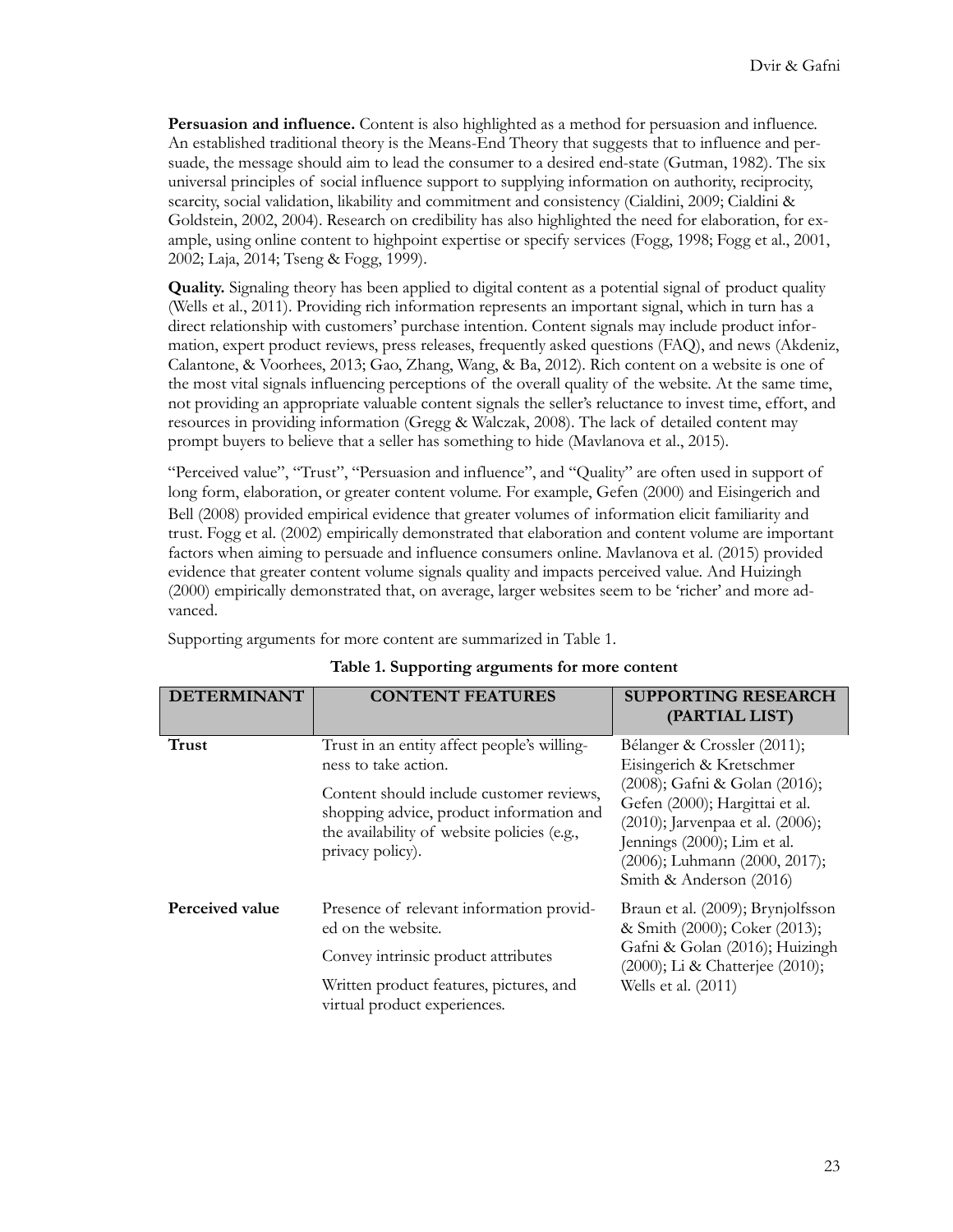| <b>DETERMINANT</b>          | <b>CONTENT FEATURES</b>                                                                                                                                                                                                                                   | <b>SUPPORTING RESEARCH</b><br>(PARTIAL LIST)                                                                                                      |
|-----------------------------|-----------------------------------------------------------------------------------------------------------------------------------------------------------------------------------------------------------------------------------------------------------|---------------------------------------------------------------------------------------------------------------------------------------------------|
| Persuasion and<br>influence | The message should aim to lead the con-<br>sumer to the desired end-state. Content<br>should supply information on authority,<br>reciprocity, scarcity, social validation (also<br>called social proof), likability, and com-<br>mitment and consistency. | Cialdini (2009); Cialdini & Gold-<br>stein (2002, 2004); Fogg (1998);<br>Fogg et al. (2001); Fogg et al.<br>(2002); Gutman (1982); Laja<br>(2014) |
| Quality                     | Rich information signal quality, credibility,<br>reputation and size.                                                                                                                                                                                     | Akdeniz et al. (2013); Gao et al.<br>(2012); Gregg & Walczak (2008);<br>Mavlanova et al. (2015); Wells et<br>al. $(2011)$                         |

## IN FAVOR OF LESS INFORMATION - REDUCING COMPLEXITY AND EFFORT

In contrast, some researchers argue against information provision because of the following reasons.

**Effort.** Some research suggested that effort is the real cost for users and that providing less information prevents complexity and enables ease-of-use (Nielsen, 2005; Nielsen & Molich, 1990). Greater information provision signals effort while less information is easier to process (Norman, 2013). According to a study by Gofman, Moskowitz, and Mets (2009), 76% of consumers stated that the most important factor in a website's design is that it "makes it easy to find what I want."

**Attention.** The volume of content and the control of users' attention are inseparable. It takes users less than a second on average to evaluate a website's appeal after viewing it for the first time (Kolko, 2015). When the user's attention is diverted to access necessary information, there is an associated cost in time or effort, which is called the "Information access cost." It can come at a price: if processing the information is too demanding, the working memory disengages and moves on (Miller, 1956). Since much of the information available to users is increasingly abundant and immediately available, attention has become a limiting factor in the consumption of information (Davenport & Beck, 2001). Prior research suggests that when faced with complex and uncertain situations, individuals tend to use simple heuristics and cues in a bounded rational decision-making process and make relatively 'uninformed' judgments based on a minimum of information (Brynjolfsson & Smith, 2000). Research shows that elaboration (greater information provision) may result in "Friction," defined as a psychological resistance to a given element on the page (Lindgaard et al., 2006; Vishwanath, 2004).

**Information overload.** Research suggested that problems can arise when individuals with limited cognitive abilities encounter massive amounts of potentially relevant information (Y. C. Chen, Shang, & Kao, 2009; Eppler & Mengis, 2004). This phenomenon is called "Information overload" and is associated with a host of undesirable outcomes including poor decision-making and perception (Y. C. Chen et al., 2009; Lucian, 2014; Soto-Acosta, Jose Molina-Castillo, Lopez-Nicolas, & Colomo-Palacios, 2014). As a result, information interactions are becoming highly asymmetrical, with less than a third of the information provided online being noticed and read (Nielsen, 2015; Szabo & Huberman, 2008).

**Liking and curiosity.** Finally, less content is scientifically shown to be easier to process but also leads to greater appreciation (Tuch, Presslaber, StöCklin, Opwis, & Bargas-Avila, 2012). Research showed that more information leads, on average, to less liking and dissimilarity, while ambiguity breeds curiosity and interest (Norton et al., 2007). Information provision is suggested to alienate users by closing their "Knowledge Gap" (also called "Information Gap"), defined as the difference between what users know and what they would like to know (Losee, 2012; Menon & Soman, 2002) .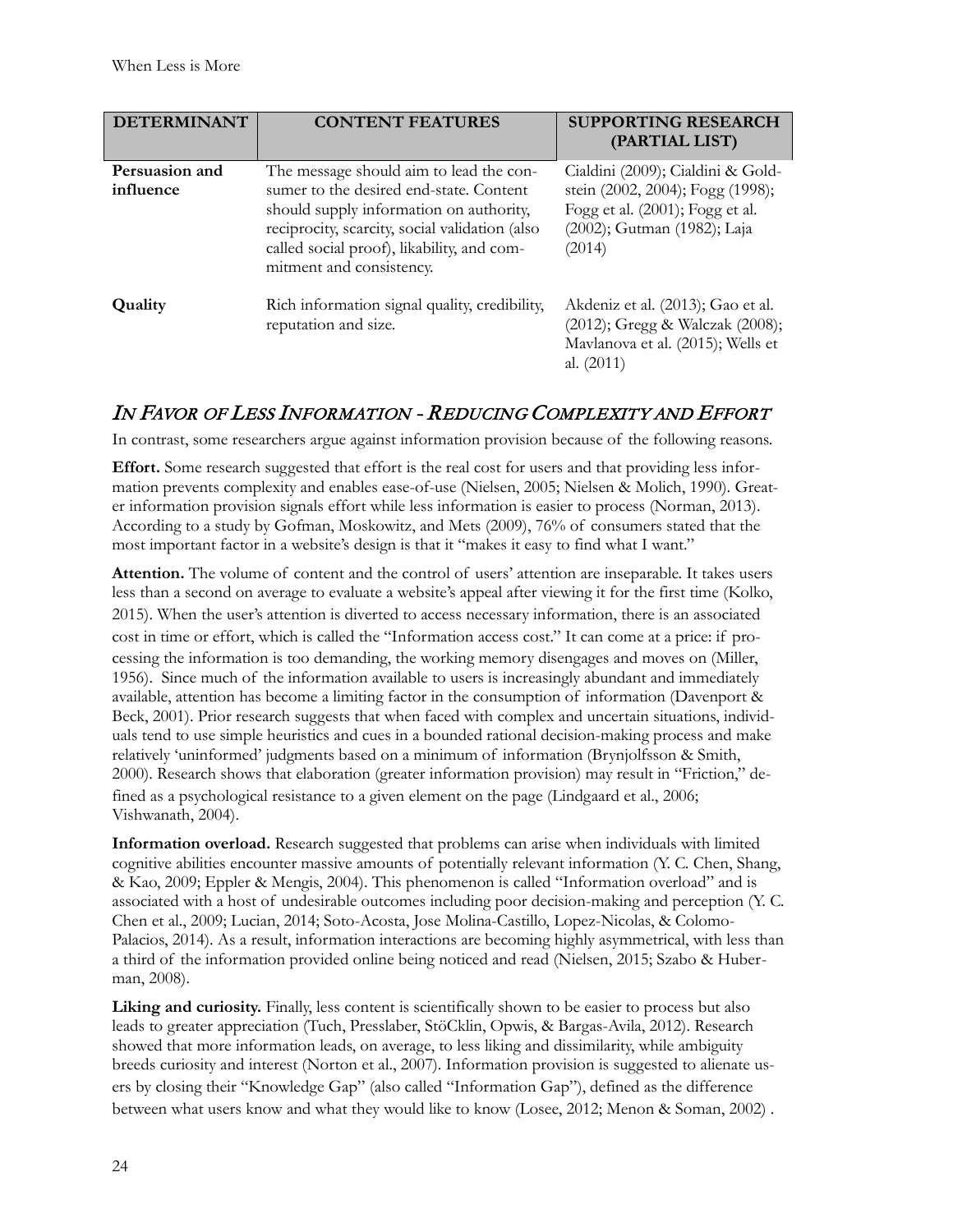Curiosity is generated when a person becomes aware that a knowledge gap exists – they would be motivated to search for more information to close the gap (Menon & Soman, 2002).

Supporting arguments for less content are summarized in Table 2.

| <b>DETERMINANT</b>                  | <b>CONTENT FEATURES</b>                                                                                                                  | <b>SUPPORTING RESEARCH</b><br>(PARTIAL LIST)                                                                                                   |
|-------------------------------------|------------------------------------------------------------------------------------------------------------------------------------------|------------------------------------------------------------------------------------------------------------------------------------------------|
| Perceived effort<br>and ease of use | Simple content is easier to process.<br>If processing the information is<br>too demanding, the<br>ing memory disengages and moves<br>on. | Gofman et al. (2009); Nielsen (2005);<br>Nielsen & Molich (1990); Norman<br>(2013)                                                             |
| Attention                           | When the user's attention is divert-<br>ed to access.<br>sary information, there is an asso-<br>ciated cost in time or effort.           | Brynjolfsson & Smith (2000); Dav-<br>enport & Beck (2001); Kolko (2015);<br>Lindgaard et al. (2006); Miller (1956);<br>Vishwanath (2004)       |
| Information<br>overload             | Limited attention, poor decision<br>making, and negative perception                                                                      | Y. C. Chen et al. (2009); Eppler &<br>Mengis (2004); Lucian (2014); Niel-<br>sen (2015); Soto-Acosta et al. (2014);<br>Szabo & Huberman (2008) |
| Liking and<br>curiosity             | Curiosity is generated when<br>a person becomes aware that<br>a knowledge gap exists (less infor-<br>mation).                            | Losee (2012); Menon & Soman<br>(2002); Norton et al. (2007); Tuch et<br>al. (2012)                                                             |

**Table 2. Supporting arguments for less content**

# **THE RESEARCH QUESTION**

The literature review has underlined a few gaps in current research:

- (1) Lack of agreement and opposing theories on the advantages or disadvantages of elaboration on commercial web pages.
- (2) No clear inference on how the volume of content influences consumer behavior.
- (3) Most studies explore content features, yet not enough emphasis is on the volume of content.
- (4) Research is limited, with few empirical studies on the effectiveness of landing pages. While there are many professional articles on the topic, there is a dearth of academic research that illuminates the role of content in landing pages, its influence on users' compliance or how it can be used for conversion optimization.

Therefore, the research questions that were formulated are the following: How does information provision influence consumer behavior? In the context of commercial landing pages, does providing more information correlate with increase or decrease in number of conversions?

The general hypothesis is that information provision impacts consumer behavior, and that changes to the amount of content impact system effectiveness.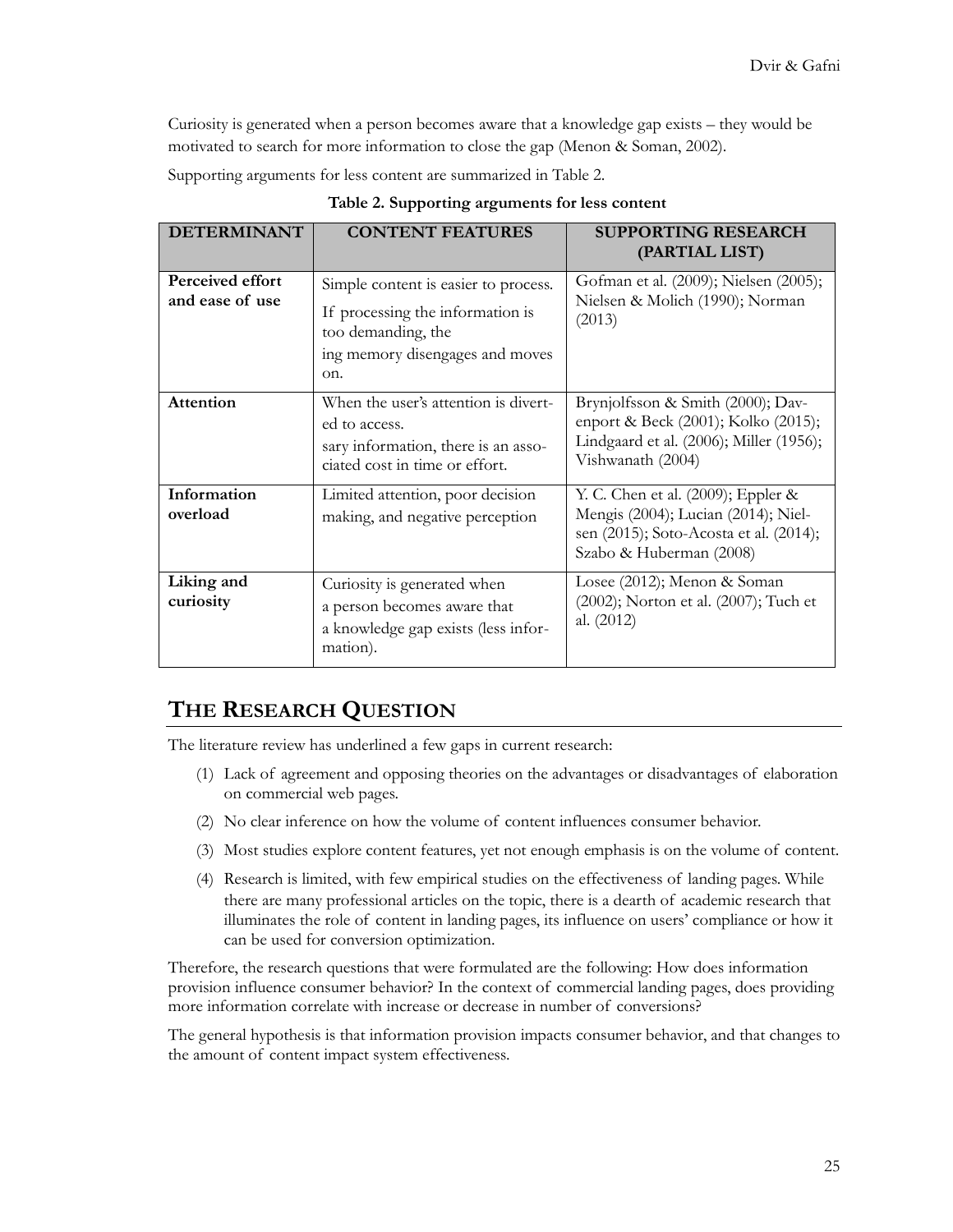# **RESEARCH METHODOLOGY**

To address these gaps, a between-subjects experimental design was adopted based on Informing Science's definition of a basic informing system, in which a single informer interacts directly with a clearly specified set of clients (Cohen, 2009; Gill, 2015).

# **DESIGN**

The hypothesis was tested in a series of large-scale web experiments. All the experiments took place in commercial settings and focused exclusively on landing pages that appeared in response to clicking on online advertisements. The purpose of the landing pages is to persuade a visitor to act by completing a transaction: in this case, submission of an e-mail address (an action called "conversion").

A between-group experimental design was employed (Kennedy, 2005). All experiments were based on single-factorial  $A/B$  tests, also called "split testing." In an  $A/B$  test, two variations of the same page ("A" and "B") are created and differ only in the element that is being tested (for this study purpose, the volume of content). Visitors were randomly assigned to the pages. External loading times, web addresses, and other external factors were equalized. Doing so enabled content to be isolated as an independent variable and thereby to observe its direct influence on a behavioral action as the outcome of interest. This method allowed establishing a causal relationship between changes and their influence on user-observable behavior with high probability.

# PAGE VARIANTS

Two versions of landing pages were created: one with detailed information (control) and another version that seemed to be the same, only most of the information was removed (treatment), as pre-sented in Figure 1. Both pages promoted a digital service – ClaimFame [\(www.claimfame.com](http://www.claimfame.com/)), a marketplace that connected content creators with talent on a broad range of media projects. Page variants included an identical form at the top of the page prompting the users to sign-up for a newsletter by providing their e-mail address. The page versions differed only in volume of content provided: variant A was based on theories of persuasion, trust, and signaling and included information on the service (perceived value), customer reviews (quality), and privacy policy (information on how the personal data provided will be used, aimed to generate trust). Version B, on the contrary, had only the sign-up form and did not include any information on the service that consumers were signing up for or what will be done with their e-mail address. This variant emphasized the principles of simplicity, ease-of-use, and ambiguity.

Version "B" contained only 42 words, 211 characters, and 12 lines, with a simple call-to-action form; version "A" was identical to version "B", but had additional information provided and, therefore, was longer and contained 278 words, 1,501 characters, and 49 lines.

The page variants were sent to an external consulting company and a panel of marketing experts to verify their internal and external validity. The experts corroborated the validity of the pages' design and confirmed that the variations in information provision adequately represent applied industry settings.

Figure 1 presents the two landing page variants: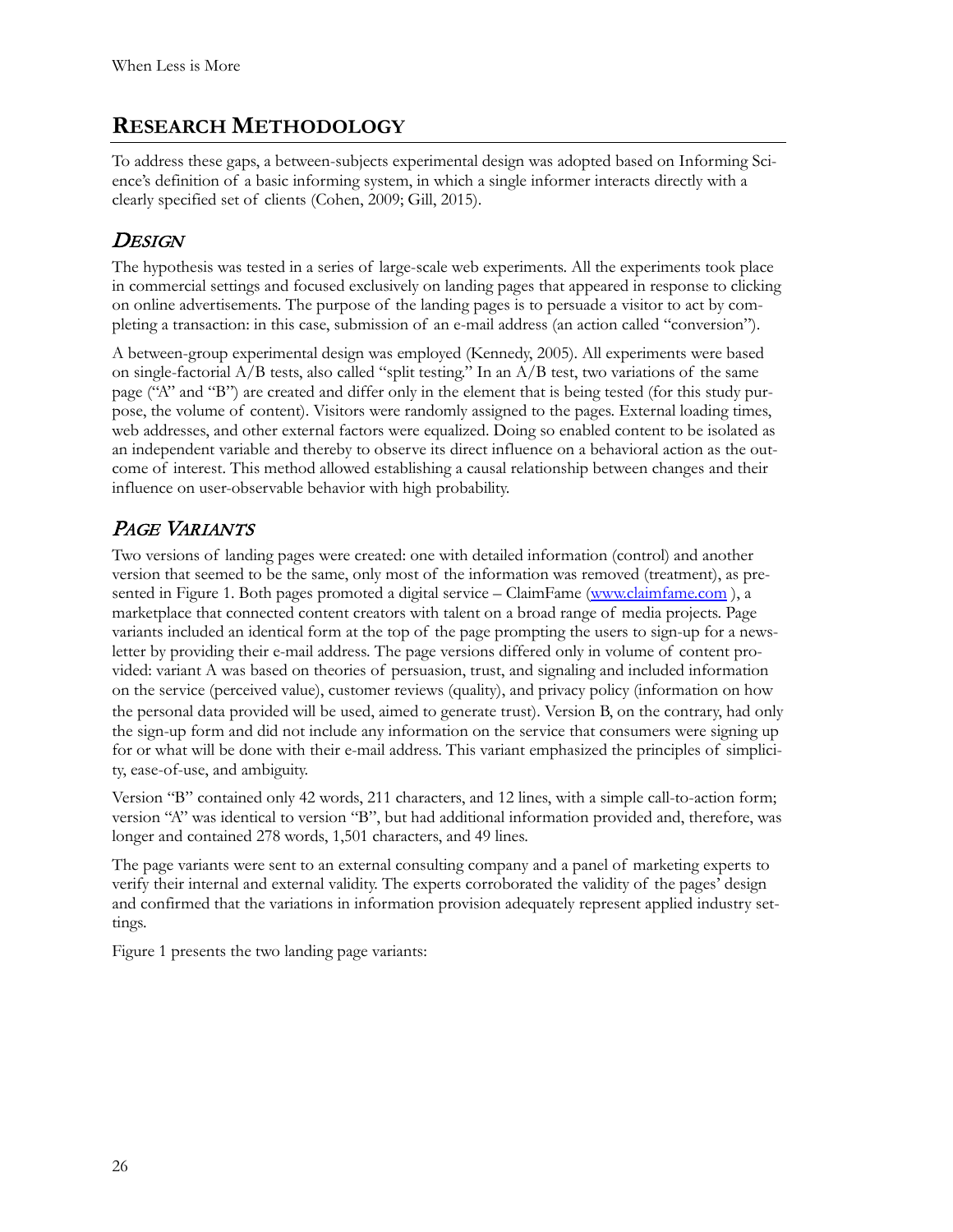#### **VARIANT A: MORE CONTENT VARIANT B: LESS CONTENT**





**Figure 1. Page variations used for the experiments**

## SAMPLE AND PARTICIPANTS

Users' traffic to the pages was generated using Google AdWords, a commercial advertising tool that provides placement of paid advertisements in Google's search results based on relevant keywords (as shown in Figure 2). Google AdWords are increasingly used to recruit people into research studies. The service was proven to be a reliable method to recruit real-web users and to accurately control for location by targeting control areas (Jones, Goldsmith, Williams, & Boulos, 2012).

## PROCEDURE AND DATA COLLECTION

The pages were published online using Unbounce.com, a self-hosted service providing a suite of tools to create, publish, and test landing pages. Unbounce.com was chosen based on its popularity (It is widely used and regarded as a market trailblazer.) and its plethora of technical features and built-in web analytics, providing relatively simple means to create landing pages and quantitatively monitor their performance ("About Unbounce," 2015). Traffic was evenly split: 50% of the users were shown page variant "A", while the other 50% were directed to variant "B". Unbounce.com uses cookies to make sure users were always directed to the same page and that the split would be equal. If users landed on page "A", a cookie was placed on their computer so that even if they came back later, they would always see version "A". This was important to ensure that users would not notice the testing.

This type of experiment, called randomized controlled trial (RCT), is often used to ensure validity, reliability, and generalizability of web experiments: the randomization between different groups minimizes selection bias and the comparison of groups enables to observe any effects of the treatment when compared with the no treatment (control) group, while other variables are kept constant (Concato, Shah, & Horwitz, 2000).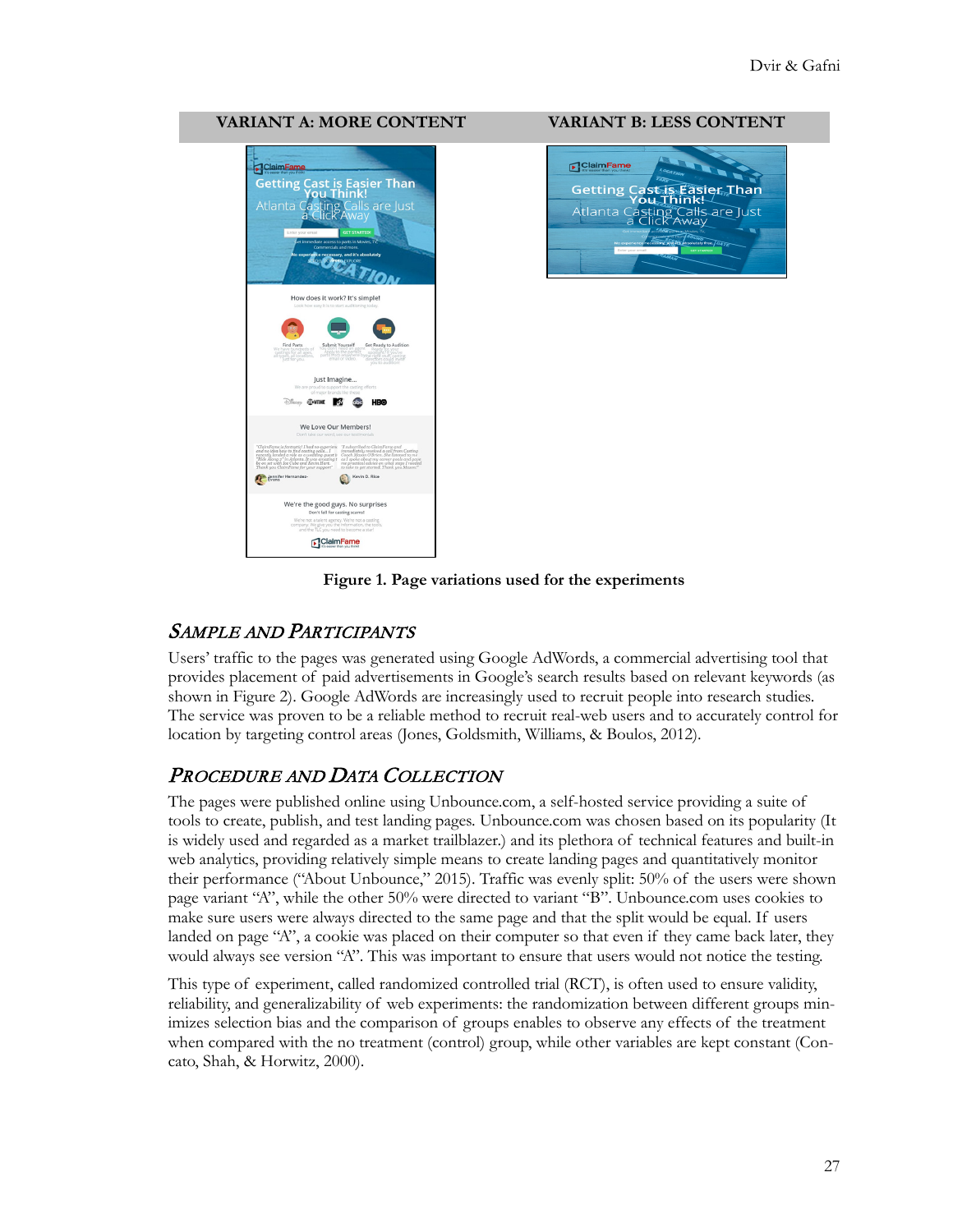

**Figure 2. Example of Google AdWords used to recruit real web users.**

Data was collected on all users that were directed to the pages, including click-through rates (total number of visits and number of unique visitors), users' IP address and locations, date and time of visits, and tracking of conversions (users who provided their e-mail addresses).

The results were analyzed using IBM SPSS version 22.

#### **Exploratory experiment**

An initial experiment was first set up to examine the viability of the design. Only users from a specific geographical location within the United States were targeted (Atlanta, Georgia). The experiment was set to stop when more than 200 conversions were reached (Google's guidelines recommend at least 100 conversions per page before deciding which version is best). Overall, the number of unique visitors directed to the page variations was 535 (*n*=535).

#### **Extended experiments**

To better test the impact of information provision on consumer behavior, the exploratory experimentation was extended by conducting a broad nationwide, multi-market, split testing (*n*=27,083). Five new experiments were performed in the same manner with different populations. The experiment used the same landing page variations from the exploratory experiment: version "A", with more information (long-form), and version "B", with less (short-form).

The sample size was expanded by directing a greater volume of user traffic using Google AdWords. This time geo-targeting was utilized to only include users in four specific regional US markets: Atlanta, Miami, Los Angeles, and New York. The experiments also maintained a fifth, "national" group that consisted of users located all over the United States. This well-known research method is called "Blocking" and is based on the arrangement of experimental units into groups consisting of units that are similar to one another (Addelman, 1969). Blocking reduces sources of variation between units and, thus, allows greater precision in the estimation of the source of variation under study (Concato et al., 2000).

In randomized block designs, there is one factor or variable that is of primary interest. However, there are also several other nuisance factors that may affect the measured result but are not of prima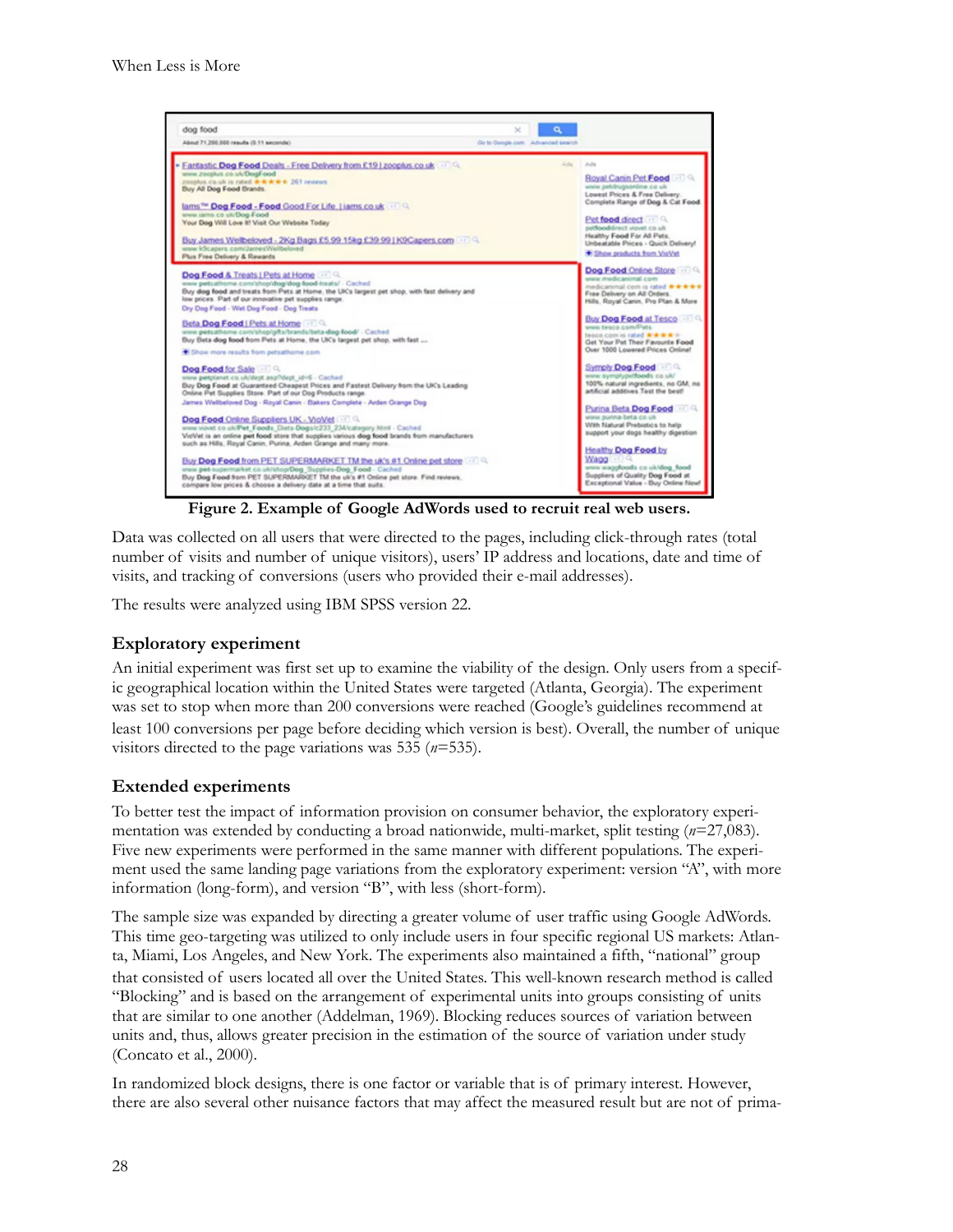ry interest. In this case, hour and day (time) is an example of such a factor. Within blocks, it is possible to assess the effect of different levels of the factor of interest without having to worry about variations due to changes of the block factors, which are accounted for in the analysis.

The expanded experiments were conducted over a two-month period. Overall, data was collected from 27,083 unique visits to the page variants.

## **RESULTS**

The results of the exploratory experiment, as shown in Table 3, demonstrate a clear advantage in conversions on the short form pages.

| <b>PAGE VARI-</b><br><b>ANT</b> | <b>TOTAL</b><br><b>UNIQUE</b><br><b>VISITORS</b> | <b>CONVER-</b><br><b>SIONS</b> | <b>USERS WHO</b><br>DIDN'T<br><b>CONVERT</b> | <b>CONVER-</b><br><b>SION RATE</b> |
|---------------------------------|--------------------------------------------------|--------------------------------|----------------------------------------------|------------------------------------|
| "A" $(Long)$                    | 273                                              | 106                            | 167                                          | 38.83%                             |
| " $B$ " (Short)                 | 262                                              | 140                            | 122                                          | $53.44\%$                          |
| Total                           | 535                                              |                                |                                              |                                    |

**Table 3- Summary of conversion results for exploratory experiment**

As can be seen, the percentage of users who provided their e-mail was calculated as a percentage of the total amount of visitors to the page (conversion rate). Out of 535 visitors to both pages, on the long variant 38.83% of the users converted (provided their e-mail address). In comparison, in the short variant, the conversion was by 53.44% of the users. This is a significant 37.62% increase in conversion rate, rendering the short variant a clear winner. The results were statistically analyzed, showing significant difference between the groups (t-value -3.6569, sig 0.00643,  $p \le 0.05$ ), and chisquare (11.4848, p-value is  $0.000702$ , p < 0.05). These exploratory results motivate a more definite investigation.

In the extended experiments, data was collected from 27,083 unique visitors to the page variants. Their visits resulted in 9,593 conversions. See Table 4 for results:

| <b>EXPERIMENT</b><br>/ CAMPAIGN | <b>PAGE</b><br><b>VARIANT</b> | <b>TOTAL</b><br><b>UNIQUE</b><br><b>VISITORS</b> | <b>CONVERSIONS</b> | <b>CONVERSION</b><br><b>RATE</b> | t          |
|---------------------------------|-------------------------------|--------------------------------------------------|--------------------|----------------------------------|------------|
| National                        | A<br>(Long)                   | 5497                                             | 1405               | 26%                              | $-6.651**$ |
|                                 | $\mathrm{G}_B$<br>(Short)     | 5494                                             | 1718               | 31%                              |            |
| Atlanta                         | A<br>(Long)                   | 3690                                             | 1231               | 33%                              |            |
|                                 | $\mathrm{``B''}$<br>(Short)   | 3688                                             | 1838               | 50%                              | 14.560**   |
| Miami                           | "A" $(Long)$                  | 1235                                             | 444                | 36%                              | $2.470**$  |
|                                 | $\mathrm{``B''}$<br>(Short)   | 1237                                             | 639                | 52%                              |            |
| <b>Los Angeles</b>              | "A" $(Long)$                  | 1945                                             | 529                | 27%                              |            |
|                                 | "B" (Short)                   | 1948                                             | 937                | 48%                              | 13.817**   |
| <b>New York</b>                 | "A" $(Long)$                  | 1176                                             | 324                | 28%                              | $-8.946**$ |
|                                 | $\mathrm{``B''}$<br>(Short)   | 1173                                             | 528                | 45%                              |            |
| Total                           | $\alpha_{A}$<br>(Long)        | 13543                                            | 3932               | 29%                              |            |
|                                 | "B" (Short)                   | 13540                                            | 5660               | $42\%$                           | $22.166**$ |
|                                 | Both                          | 27,083                                           | 9,593              |                                  |            |

**Table 4. Summary of conversion results for expanded experiments**

\*\*  $p < 0.01$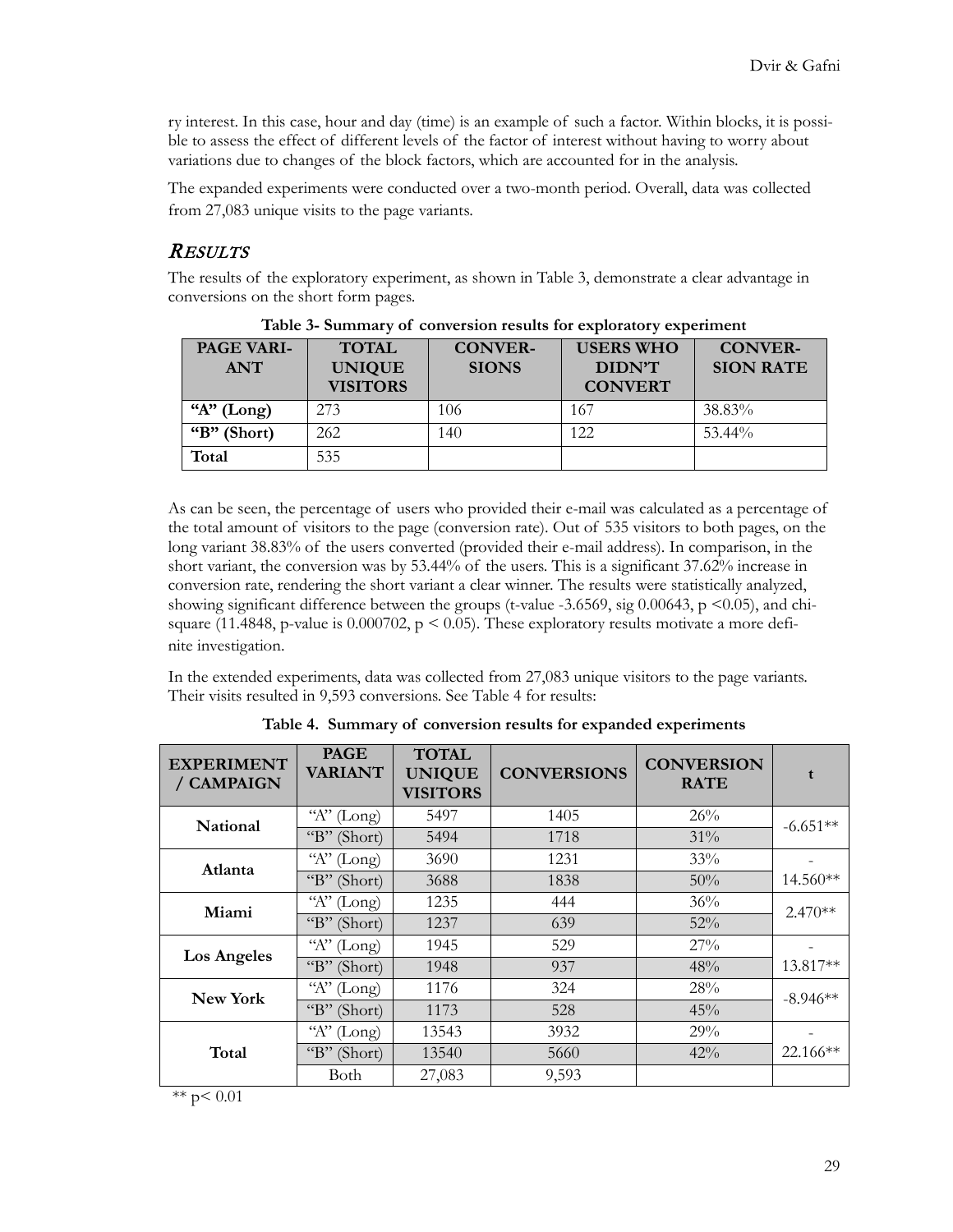As seen from Table 4 and in Figure 3, while a similar number of users were directed to the "A" or "B" variants in each market, the short variants significantly outperformed the long ones across all markets. T-tests were performed also for the percent of conversions in the "A" version groups for all the campaigns ( $t = -20.759$ ,  $df = 119$ ,  $sig = 0.00$ ) and for the percent of conversions in the "B" version groups for all campaigns ( $t = -20.131$ ,  $df = 119$ ,  $sig = .000$ ).



**Figure 3. Comparison of "A" and "B" conversion percent for each campaign**

### **Location and time**

The results also suggest a possible influence of users' location on their conversion rate. As can be seen from Figure 3, there are differences between the various campaigns. In Miami, for example, people tend to convert more than other places, for both versions. In the National campaign, there were less conversions for both variants of the landing pages, in comparison to the targeted areas. In Los Angeles, the disparity between the conversion of the "A" and "B" versions is the greatest of all other markets.

While not significant, the fact that the percentage of conversions differed between locations must be further examined.

The influence of the time users visited the page was also checked. According to the time-stamp of each visit, the day of the week of each visit was computed (Sunday-Saturday). The day of the week may be an interesting parameter to study if leisure time affects the user's decision of conversion.

No differences were found between the day of the week and the average conversion of each page, for the sum of all experiments, as can be seen in Figure 4. T-test was performed between the average conversions for the "A" version for the different days in the week ( $t=10.805$ ,  $df=34$ ,  $sig=0.00$ ,  $p\leq 0.005$ ), and same for the "B" version (t=10.341, df=34, sig=.000, p $\leq 0.005$ ). No statistically significant correlations were found. The average conversions for both pages are similar during all days of the week, and the rate between the long page and the short one is similar in each day of the week. No statistical differences were found when checking each campaign.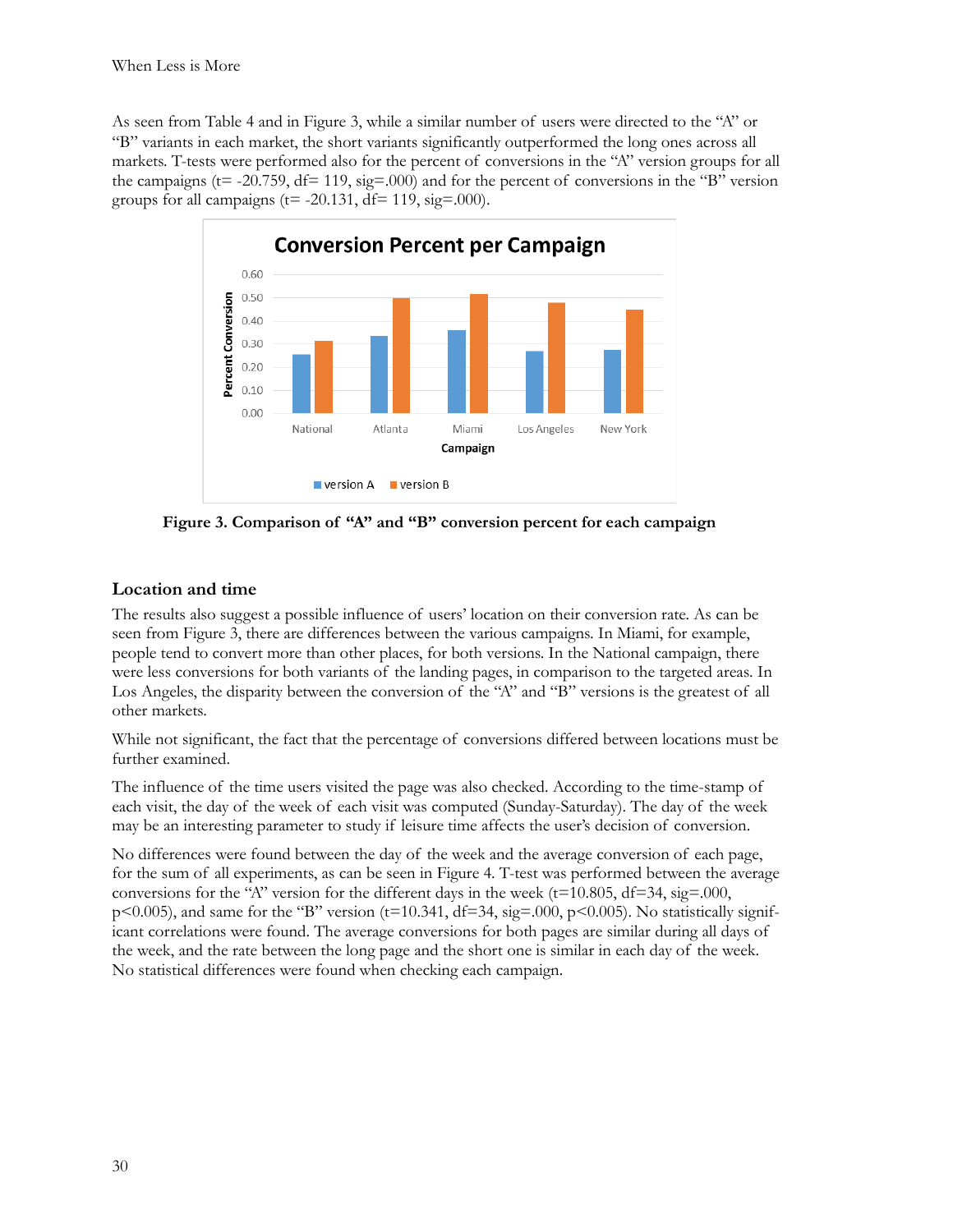

**Figure 4. Conversion Percent for all campaigns together, all week long**

Next, the hour of the visits was explored. Based the time-stamp, the hour of the day was extracted. The time-stamp was originated in New-York time zone. New York, Atlanta, and Miami correspond to the same time zone. To calculate the hour for Los Angeles visits, the time was reduced by 3 hours, thus, defining the "real" hour. The National campaign was omitted from this examination because the data was collected from all around the USA, with different time zones.

T-tests were performed to compare the "A" and "B" versions conversions for each hour. For all four campaigns together, for most of the hours, statistical differences were found between the campaigns.

Comparing each hour for the "A" version, between all four campaigns, there were no statistical differences in population behavior. The same result was observed for the "B" version.

The conversion rates between A and B versions across all 24 hours was examined. As can be seen in Figure 5 there were differences at the 5:00 and 22:00 times. These times can be associated with periods around waking up and going to bed.



**Figure 5. Average conversion rates for all campaigns together, per hour**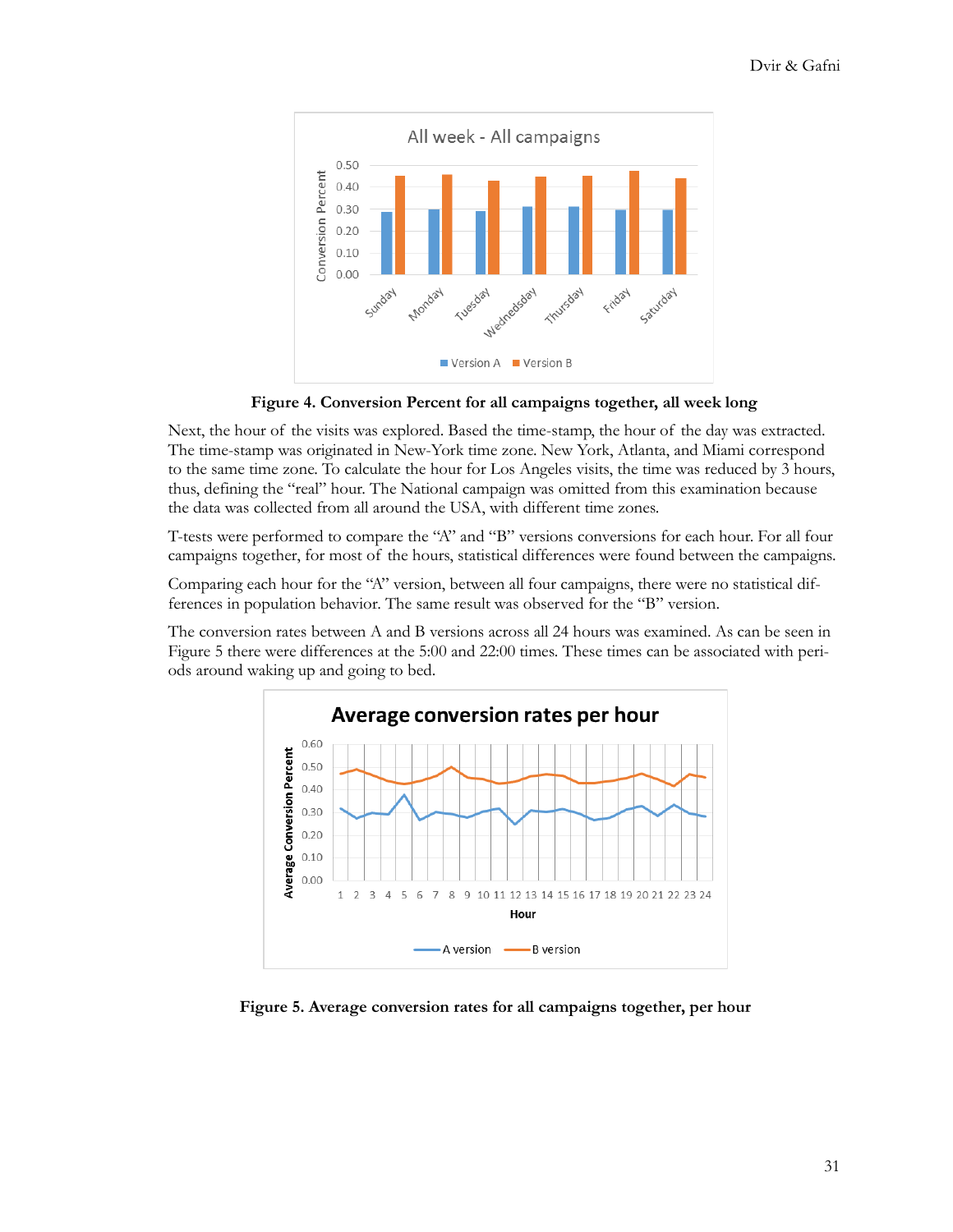# **DISCUSSION**

The findings across all the experiments demonstrate a negative correlation between the amount of information provided and users' conversions. The results show a significant advantage to the shorter pages. The short landing pages had higher conversion rates across all locations, days, and hours, and consistently outperformed their longer equivalents. Surprisingly, users who had less information were more inclined to provide their personal data.

These results have a few interesting implications.

# INFORMATION PROVISION IMPACTS CONSUMER BEHAVIOR

First, an intuitive conclusion is that content is a crucial determinant of online consumer behavior. Since the research method allowed to control for intention and other variables, the amount of information provided was isolated as the only factor differentiating between the pages. The differences in the behavioral outcome shows that consumer behavior, especially conversions, hinges on the nature of the content being consumed. This supports prior research suggesting that digital content play a significant role in influencing online consumer behavior (Jarvenpaa et al., 2006; Jennings, 2000; Lee & Turban, 2001; Wells et al., 2011).

# LESS INFORMATION PROVISION DRIVES DESIRED CONSUMER BEHAVIOR

The results significantly show that provision of less information elicits better behavioral outcomes (conversions). In all the experiments, the landing pages with less content had significantly greater percentages of users willing to sign-up by providing their e-mail address (the desired outcome). This finding supports the research stream arguing for less content as a determinant of conversion.

# TRUST OR EASE-OF-USE?

The results suggest an interesting insight on the determinants of online consumers behavior. As seen here, users that did not have any information on the service, its value, or how their data will be used still tended to convert more. By contrast, users who were provided with this information were less inclined to convert. This is in contradiction to previously discussed theories emphasizing the importance of trust, quality, and perceived value in online consumer behavior (Cialdini, 2009; Fogg, 2002; Lee & Turban, 2001; Mishra et al., 2017).

The findings suggest that mitigating risks and conveying value are not always crucial determinants of consumers' willingness to act in circumstances where such act makes them vulnerable to the seller.

While previous studies show that more content promotes trust (Gefen, 2000; Lee & Turban, 2001; Luhmann, 2000) and contributes to conversion (Cialdini, 2009; Fogg et al., 2002), this research shows otherwise. It supports prior work that suggests that increasing volume of content alienates users (Kahneman, 1973; Norton et al., 2007; Vishwanath, 2004).

# ONLINE DECISIONS ARE NOT ALWAYS PRAGMATIC

The findings suggest that some online decisions, such as providing personal information on commercial web pages, are not always pragmatic. This behavior can even be described as irrational or paradoxical, as conventional wisdom suggests that commercial decisions are made under informed conditions. However, in the described experiments, the *less* users were informed the more they were willing to cooperate. It is, therefore, possible that individuals may make relatively 'uninformed' judgments based on a minimum of information, without engaging in any deep cognitive and conscious reflection. This supports the significance of "mental models" on online decision making (Gill, 2008; Gill & Cohen, 2008).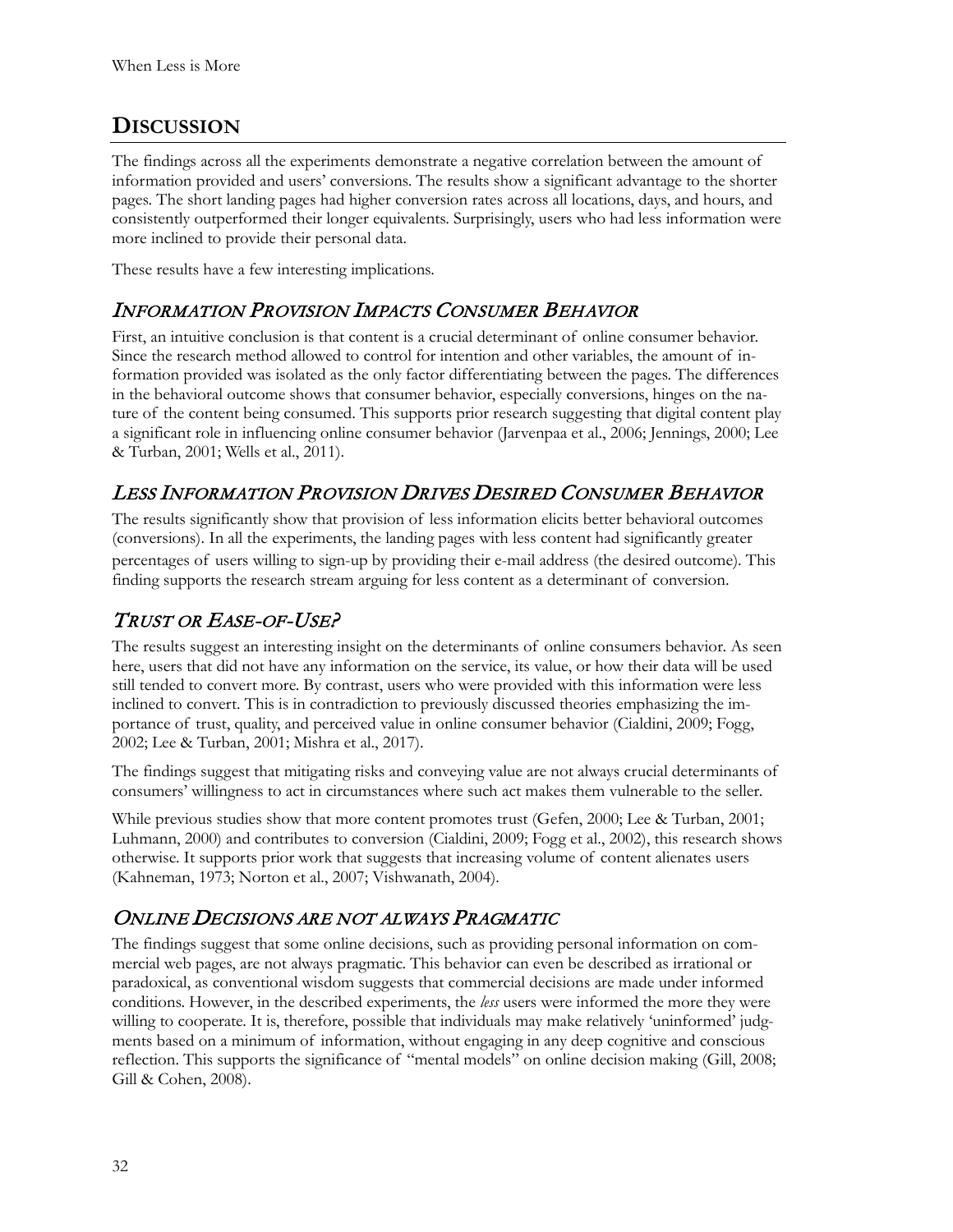# THE IMPACT OF LOCATION AND TIME

Results also showed some variations in observed behavior (conversion) in relation to users' location and time of visit. While not statistically significant, the fact that the percentage of conversions differed between locations and times indicate that content and information provision are not the only factors influencing behavior.

A possible hypothesis is that users' behavior differed in locations because of demographics (age, gender), economic status or personal preferences. The time of day can also be a factor influencing the rate of conversion. For example, while not significant, it was found that at 5:00 AM, when the people wake up, and at 10:00 PM, at the end of the day, consumers tend to convert in the long version ("A") more than in other times of the day. This may suggest that users have more attention span in the early morning and at night, while during the day they prefer less content. This is a question worth further investigation.

# **CONCLUSION**

These results provide empirical evidence on the extent to which content by itself determines consumers' behavior. This research also contributes to the ongoing discussion on the type of information necessary to encourage website users and potential customers to take action.

The findings add some controversy to the relationship between the volume of content and consumers' behavior as they partially contradict other studies. They also contribute to the scholarly literature on landing pages and online behavior.

The conventional wisdom of the web suggests that more content elicits consumer knowledge and persuasion, which ultimately leads to more desirable behavioral goals. Previous studies suggested that web pages should display more content to generate trust, communicate value, and signal quality (C. W. Chen & Koufaris, 2015; Eisingerich & Kretschmer, 2008; Tversky & Kahneman, 1985); Yet, this study found the opposite, as less content was shown to be a positive determinant of consumer behavior. While not enough to establish a linear relationship, results suggesting that "less is more" can go a long way in creating commercial value.

To the best of our knowledge, content volume and behavior on landing pages are rarely studied in isolation. This work falls within the broader vision of determining a method for effective communication on the web, which is of paramount importance in many theoretical and applied domains. Therefore, this research is unique and significant by focusing on the volume of content and landing pages, as the interplay between these factors is still highly debatable and under-explored.

This study makes a few theoretical and practical contributions. At the theoretical level, the findings provide evidence on the importance of informing consumers and the evolving importance of Informing Science. It provides progress in understanding how to maximize the effectiveness of the information provided to the client, which is integral to the definition of the Informing Science field (Cohen, 1999, 2009; Gill & Cohen, 2008). It also points out areas of research that need further exploration and the need for refinement of the Informing Science framework. The empirical evidence suggests that contrary to previous work, not all behavioral and psychological theories are effective online. At a practical level, the results provide empirical support in favor of less content as a determinant of desired consumer behavior. The findings are informative for website designers, content strategists, and marketers and have implications for most businesses using the e-commerce or online marketing channels.

## LIMITATIONS AND FURTHER RESEARCH

As in every behavioral study, a major limitation of this study is a difficulty to identify clear causation in human behavior. There are various factors that illicit cognitive and emotional responses of end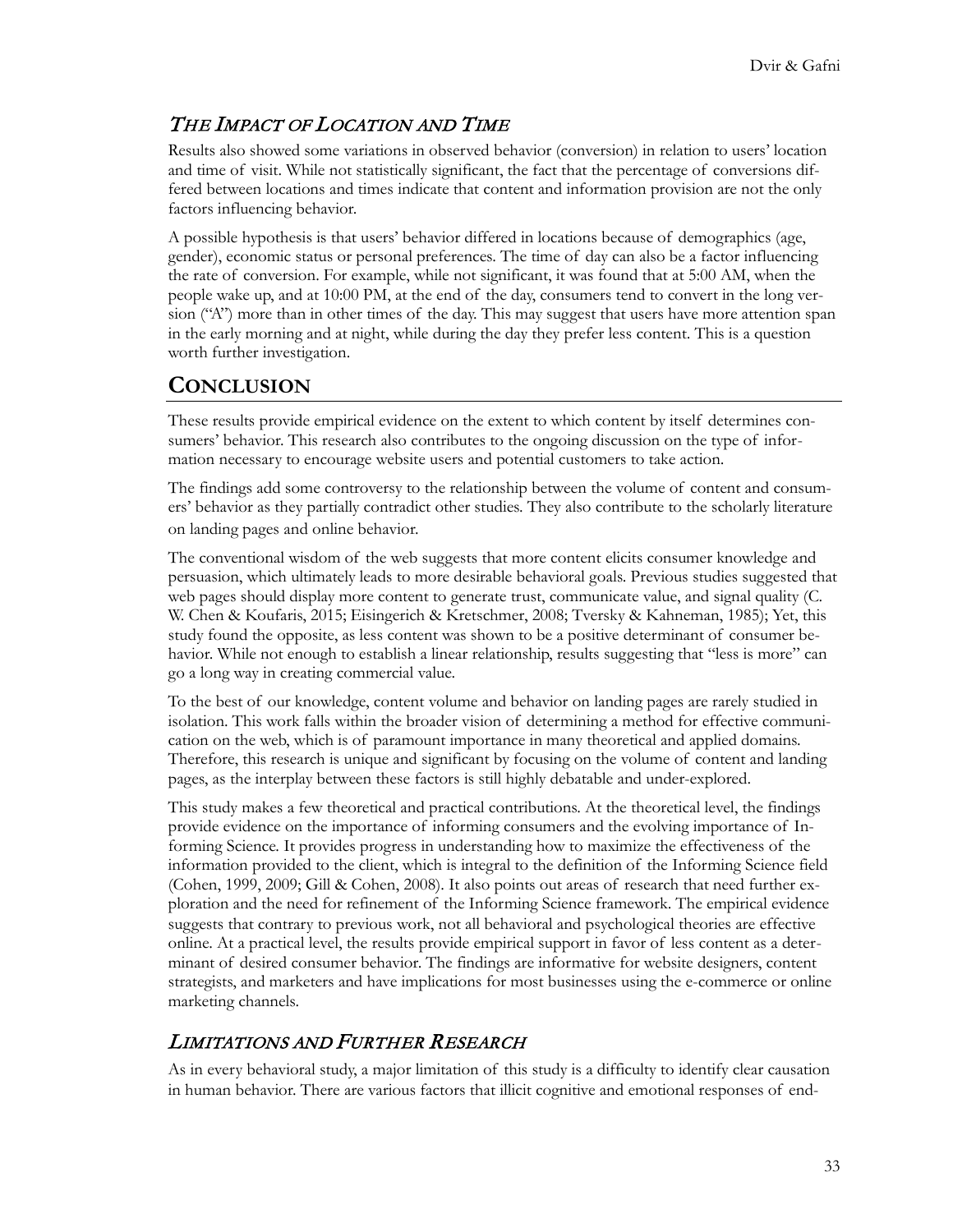users; therefore, it is challenging to assess clear relationship due to the number of factors involved and possible competing hypotheses.

Also, the claim that "less is more" is grounded on the assumption of a linear relationship. However, one might suggest that this assumption might not be valid if the form is too short, making strong conclusions difficult.

Another limitation is that the results may not be generalized/applicable to other domains. The contested issue with regards to field experiments is their external validity. Given that field experiments necessarily take place in a specific geographic and political setting, the extent to which findings can be extrapolated to formulate a general theory regarding economic behavior is a concern.

It is important to remember that the findings presented here are limited and preliminary. There is a need to analyze additional data sets, as well as examine the influence of other variations in design elements and user demographics.

Using this research as a starting point, future research can examine the impact of content in other contexts. It is also interesting to explore other behavioral drivers beyond content, such as demographic data. It may be possible to do so in a two-stage design (a quantitative or qualitative study and then an experiment).

Finally, there is still no clear answer regarding which content features have the most influence on users, or what is the ideal volume of content. It will be valuable to explore other predictors, or identify specific content features that are more influential than others. Future work could also explore how to derive reliable and reusable metrics and methodologies that will inform the larger task of evaluating, developing and creating engaging content.

This study set the foundation for more exploration on how lack of knowledge paradoxically leads to higher conversions and overall user compliance. This research can argue in favor of the persuasive power of ambiguity and simplicity. The framework developed in this paper can serve as the basis for further studies on conversion and persuasion in online settings and other domains.

# **REFERENCES**

- About Unbounce: Create Better Marketing Experiences. (2015). Retrieved November 24, 2015, from <http://unbounce.com/about/>
- Addelman, S. (1969). The generalized randomized block design. *The American Statistician*, *23*(4), 35. <https://doi.org/10.2307/2681737>
- Akdeniz, B., Calantone, R. J., & Voorhees, C. M. (2013). Effectiveness of marketing cues on consumer perceptions of quality: The moderating roles of brand reputation and third-party information. Psychology & Mar*keting*, *30*(1), 76–89. <https://doi.org/10.1002/mar.20590>
- Ash, T., Page, R., & Ginty, M. (2012). *Landing page optimization: The definitive guide to testing and tuning for conversions* (2nd ed). Indianapolis, IN: John Wiley & Sons.
- Becker, H., Broder, A., Gabrilovich, E., Josifovski, V., & Pang, B. (2009). What happens after an ad click? Quantifying the impact of landing pages in web advertising. In *Proceedings of the 18th ACM conference on Information and Knowledge Management* (pp. 57–66). ACM. Retrieved from <http://dl.acm.org/citation.cfm?id=1645964>
- Bélanger, F. & Crossler, R. E. (2011). Privacy in the digital age: A review of information privacy research in information systems. *MIS Quarterly, 35*(4), 1017–1041. <https://doi.org/10.2307/41409971>
- Braun, M., Lee, C., Urban, G., & Hauser, J. R. (2009). *Does matching website characteristics to cognitive styles increase online sales?* Retrieved from [http://web.mit.edu/~hauser/www/Papers/Braun](http://web.mit.edu/~hauser/www/Papers/Braun-Lee-Urban-Hauser%20Web%20Style%20Match%2012-03-09.pdf)-Lee-Urban-[Hauser%20Web%20Style%20Match%2012](http://web.mit.edu/~hauser/www/Papers/Braun-Lee-Urban-Hauser%20Web%20Style%20Match%2012-03-09.pdf)-03-09.pdf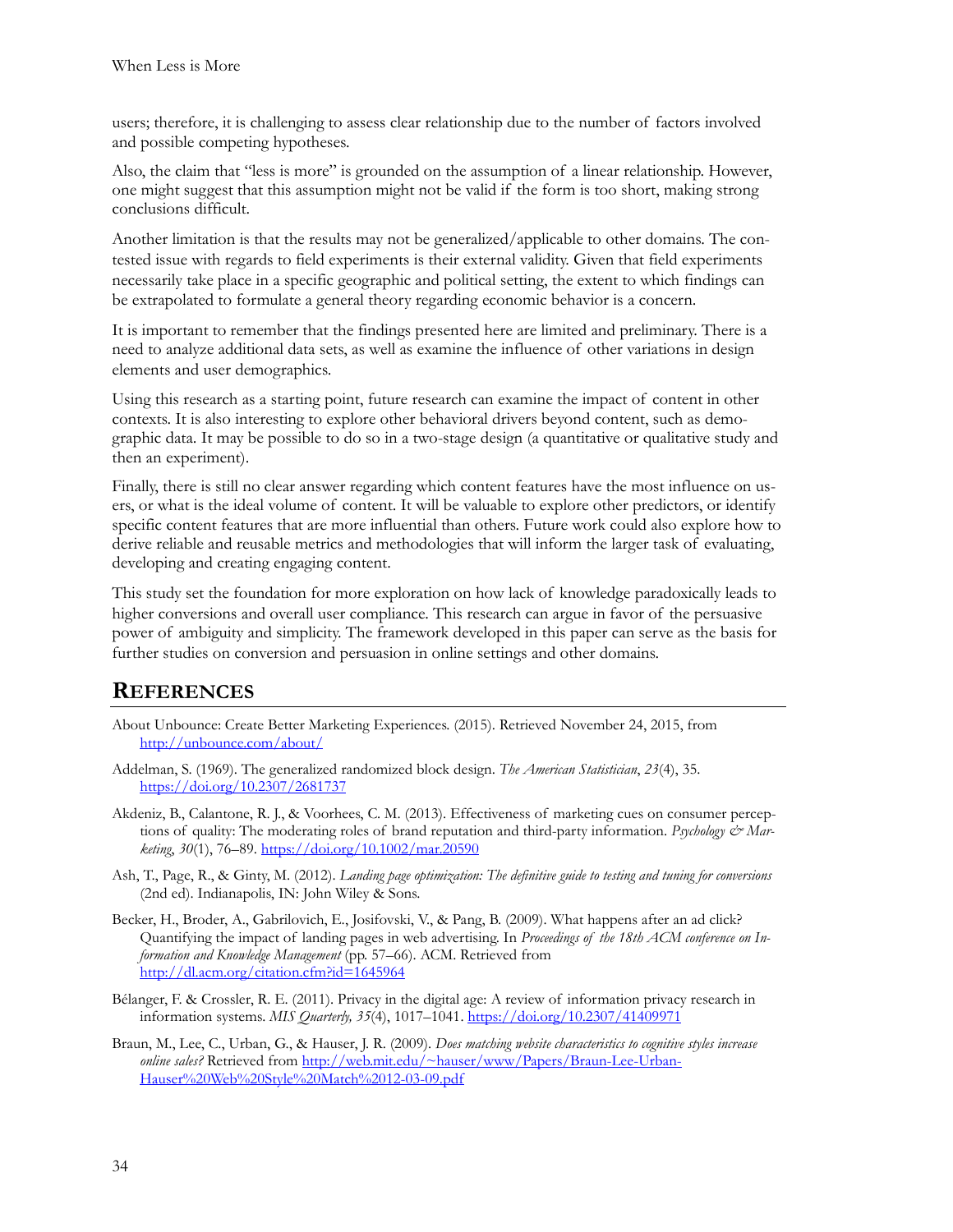- Brynjolfsson, E., & Smith, M. D. (2000). Frictionless commerce? A comparison of Internet and conventional retailers. *Management Science*, *46*(4), 563–585[. https://doi.org/10.1287/mnsc.46.4.563.12061](https://doi.org/10.1287/mnsc.46.4.563.12061)
- Burton-Jones, A., & Gallivan, M. J. (2007). Toward a Deeper Understanding of System Usage in Organizations: A Multilevel Perspective. *MIS Quarterly*, *31*(4), 657–679. <https://doi.org/10.2307/25148815>
- Carat Ad Spend Report. (2016). Retrieved December 15, 2015, from [http://dentsuaegisnetwork.com/m/en](http://dentsuaegisnetwork.com/m/en-UK/Carat%20Ad%20Spend%20Sept%202015/Carat%20Ad%20Spend%20Sept%202015%20FINAL.pdf)-[UK/Carat%20Ad%20Spend%20Sept%202015/Carat%20Ad%20Spend%20Sept%202015%20FINAL.pdf](http://dentsuaegisnetwork.com/m/en-UK/Carat%20Ad%20Spend%20Sept%202015/Carat%20Ad%20Spend%20Sept%202015%20FINAL.pdf)
- Chen, C. W., & Koufaris, M. (2015). The impact of decision support system features on user overconfidence and risky behavior. *European Journal of Information Systems*, *24*(6), 607–623. <https://doi.org/10.1057/ejis.2014.30>
- Chen, Y. C., Shang, R. A., & Kao, C. Y. (2009). The effects of information overload on consumers' subjective state towards buying decision in the internet shopping environment. *Electronic Commerce Research and Applications*, *8*(1), 48–58.<https://doi.org/10.1016/j.elerap.2008.09.001>
- Cialdini, R. B. (2009). *Influence: Science and practice* (Vol. 4). Pearson Education Boston. Retrieved from [http://www.vulkani.rs/cached/www.vulkani.rs/Images/f30b6f14](http://www.vulkani.rs/cached/www.vulkani.rs/Images/f30b6f14-40ec-49c3-b480-bbef1ea8c34e-000003883.pdf)-40ec-49c3-b480-bbef1ea8c34e-[000003883.pdf](http://www.vulkani.rs/cached/www.vulkani.rs/Images/f30b6f14-40ec-49c3-b480-bbef1ea8c34e-000003883.pdf)
- Cialdini, R. B., & Goldstein, N. J. (2002). The science and practice of persuasion. *The Cornell Hotel and Restaurant Administration Quarterly*, *43*(2), 40–50. [https://doi.org/10.1016/S0010](https://doi.org/10.1016/S0010-8804(02)80030-1)-8804(02)80030-1
- Cialdini, R. B., & Goldstein, N. J. (2004). Social influence: Compliance and conformity. *Annual Review of Psychology*, *55*(1), 591–621. <https://doi.org/10.1146/annurev.psych.55.090902.142015>
- Cohen, E. (1999). Reconceptualizing information systems as a field of the transdiscipline informing science: From ugly duckling to swan. *Journal of Computing and Information Technology*, *7*(3), 213–219.
- Cohen, E. (2009). A philosophy of informing science. *Informing Science: The International Journal of an Emerging Transdiscipline*, *12*(1), 15. Retrieved from http://www.inform.nu/Articles/Vol12/ISJv12p001- 015Cohen399.pdf
- Coker, B. (2013). Antecedents to website satisfaction, loyalty, and word-of-mouth. *JISTEM-Journal of Information Systems and Technology Management*, *10*(2), 209–218. [https://doi.org/10.4301/S1807](https://doi.org/10.4301/S1807-17752013000200001)-17752013000200001
- Concato, J., Shah, N., & Horwitz, R. I. (2000). Randomized, controlled trials, observational studies, and the hierarchy of research designs. *New England Journal of Medicine*, *342*(25), 1887–1892. <https://doi.org/10.1056/NEJM200006223422507>
- Davenport, T. H., & Beck, J. C. (2001). *The attention economy: understanding the new currency of business*. Boston, Mass: Harvard Business School Press.
- Delone, W. H., & McLean, E. R. (2003). The DeLone and McLean model of information systems success: A ten-year update. *Journal of Management Information Systems*, *19*(4), 9–30. <https://doi.org/10.1080/07421222.2003.11045748>
- Eisingerich, A. B., & Bell, S. J. (2008). Customer education increases trust. *MIT Sloan Management Review,* (Fall 2008). Retrieved from [http://sloanreview.mit.edu/article/customer](http://sloanreview.mit.edu/article/customer-education-increases-trust/)-education-increases-trust/
- Eisingerich, A. B., & Kretschmer, T. (2008). In e-commerce, more is more. *Harvard Business Review*. Retrieved from [https://hbr.org/2008/03/in](https://hbr.org/2008/03/in-e-commerce-more-is-more)-e-commerce-more-is-more
- Eppler, M. J., & Mengis, J. (2004). The concept of information overload: A review of literature from organization science, accounting, marketing, MIS, and related disciplines. *The Information Society*, *20*(5), 325–344. <https://doi.org/10.1080/01972240490507974>
- Figueiredo, F., Almeida, J. M., Benevenuto, F., & Gummadi, K. P. (2014). Does content determine information popularity in social media? A case study of YouTube videos' content and their popularity. In *Proceedings of the SIGCHI Conference on Human Factors in Computing Systems* (pp. 979–982). New York, NY, USA: ACM. <https://doi.org/10.1145/2556288.2557285>
- Fogg, B. J. (1998). *Charismatic computers: Creating more likable and persuasive interactive technologies by leveraging principles from social psychology*. Stanford University, Stanford, CA, USA.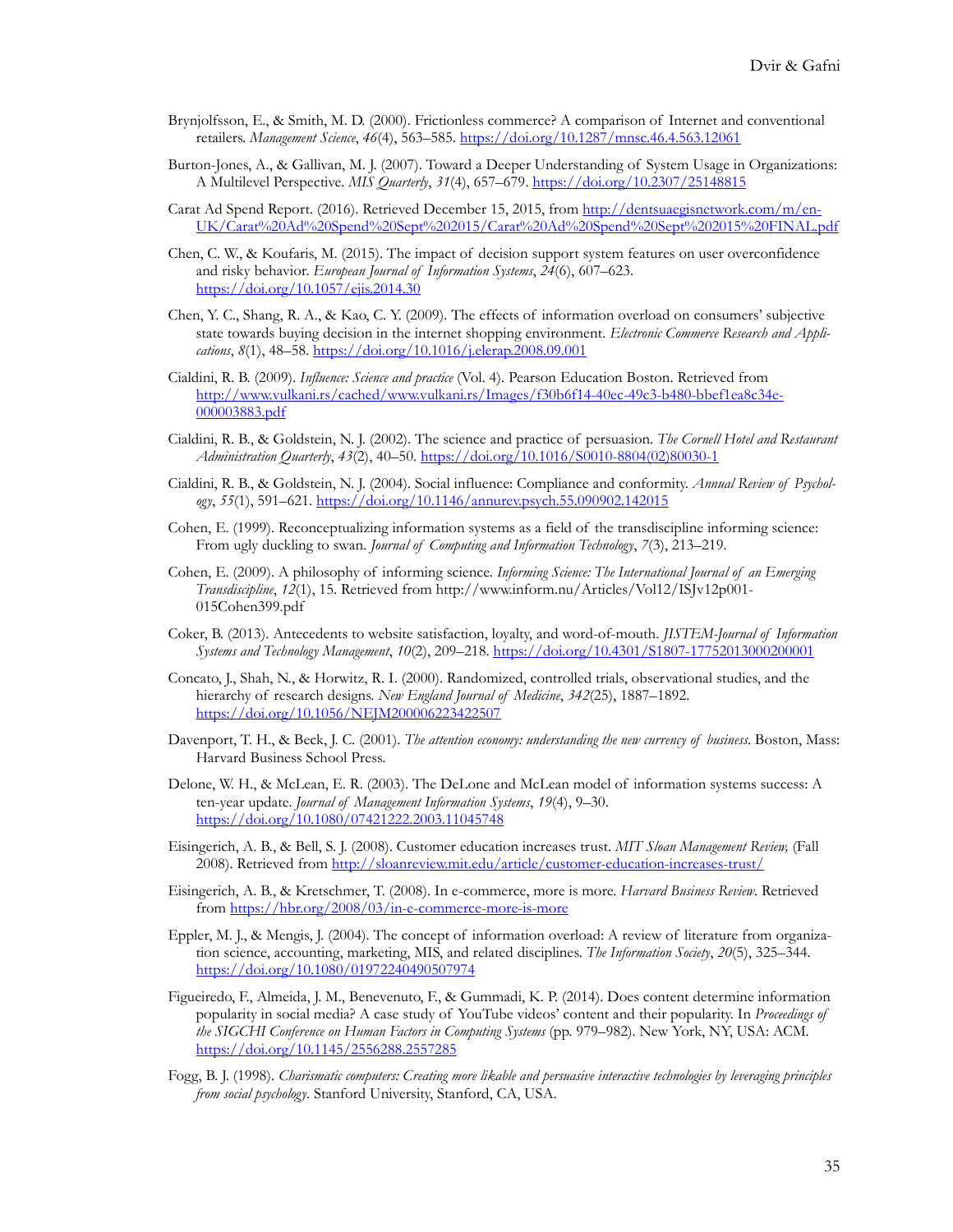- Fogg, B. J., Marshall, J., Kameda, T., Solomon, J., Rangnekar, A., Boyd, J., & Brown, B. (2001). Web credibility research: A method for online experiments and early study results. In *CHI '01 Extended Abstracts on Human Factors in Computing Systems* (pp. 295–296). New York, NY, USA: ACM. <https://doi.org/10.1145/634067.634242>
- Fogg, B. J., Soohoo, C., Danielson, D., Marable, L., Stanford, J., & Tauber, E. R. (2002). *How do people evaluate a web site's credibility* (Research report). Persuasive Technology Lab: Stanford University. Retrieved from <http://citeseerx.ist.psu.edu/viewdoc/summary?doi=10.1.1.125.8137>
- Gafni, R., & Golan, O. T. (2016). The influence of negative consumer reviews in social networks. *Online Journal of Applied Knowledge Management*, *4*(2), 44–58.
- Gao, J., Zhang, C., Wang, K., & Ba, S. (2012). Understanding online purchase decision making: The effects of unconscious thought, information quality, and information quantity. *Decision Support Systems*, *53*(4), 772– 781. <https://doi.org/10.1016/j.dss.2012.05.011>
- Gates, B. (1996, January 3). *Content is king.* Retrieved October 29, 2017, from [http://web.archive.org/web/20010126005200/http://www.microsoft.com/billgates/columns/1996essay/](http://web.archive.org/web/20010126005200/http:/www.microsoft.com/billgates/columns/1996essay/essay960103.asp) [essay960103.asp](http://web.archive.org/web/20010126005200/http:/www.microsoft.com/billgates/columns/1996essay/essay960103.asp)
- Gefen, D. (2000). E-commerce: The role of familiarity and trust. *Omega*, *28*(6), 725–737. [https://doi.org/10.1016/S0305](https://doi.org/10.1016/S0305-0483(00)00021-9)-0483(00)00021-9
- Geissler, G. L., Zinkhan, G. M., & Watson, R. T. (2006). The influence of home page complexity on consumer attention, attitudes, and purchase intent. *Journal of Advertising*, *35*(2), 69–80. <https://doi.org/10.1080/00913367.2006.10639232>
- Gill, G. (2008). The single client resonance model: Beyond rigor and relevance. *Informing Science: The International Journal of an Emerging Transdiscipline*, *11*, 281–310. <https://doi.org/10.28945/449>
- Gill, G. (2015). *Informing science volume one: Concepts and systems*. Santa Rosa, CA, USA: Informing Science Press.
- Gill, G., & Cohen, E. (2008). Research themes in complex informing. *Informing Science: The International Journal of an Emerging Transdiscipline*, *11,* 147-164.
- Gofman, A., Moskowitz, H. R., & Mets, T. (2009). Integrating science into web design: consumer‐driven web site optimization. *Journal of Consumer Marketing*, *26*(4), 286–298. <https://doi.org/10.1108/07363760910965882>
- Gregg, D. G., & Walczak, S. (2008). Dressing your online auction business for success: An experiment comparing two eBay businesses. *MIS Quarterly*, *32*(3), 653–670. <https://doi.org/10.2307/25148860>
- Gutman, J. (1982). A means-end chain model based on consumer categorization processes. *Journal of Marketing*, *46*(2), 60-72. <https://doi.org/10.2307/3203341>
- Hargittai, E., Fullerton, L., Menchen-Trevino, E., & Thomas, K. Y. (2010). Trust online: Young adults' evaluation of web content. *International Journal of Communication*, *4*, 468-494. Retrieved from <http://ijoc.org/index.php/ijoc/article/view/636>
- Horrigan, J. B. (2017, September 11). *How people approach facts and information*. Retrieved January 19, 2018, from [http://www.pewinternet.org/2017/09/11/how](http://www.pewinternet.org/2017/09/11/how-people-approach-facts-and-information/)-people-approach-facts-and-information/
- Huizingh, E. K. R. E. (2000). The content and design of web sites: An empirical study. *Information & Management*, *37*(3), 123–134. [https://doi.org/10.1016/S0378](https://doi.org/10.1016/S0378-7206(99)00044-0)-7206(99)00044-0
- Jarvenpaa, S. L., Tractinsky, N., & Saarinen, L. (2006). Consumer trust in an internet store: A cross-cultural validation. *Journal of Computer-Mediated Communication*, 5(2). [https://doi.org/10.1111/j.1083](https://doi.org/10.1111/j.1083-6101.1999.tb00337.x)-[6101.1999.tb00337.x](https://doi.org/10.1111/j.1083-6101.1999.tb00337.x)
- Jennings, M. (2000). Theory and models for creating engaging and immersive ecommerce websites. In *Proceedings of the 2000 ACM SIGCPR conference on Computer Personnel Research* (pp. 77–85). ACM. <https://doi.org/10.1145/333334.333358>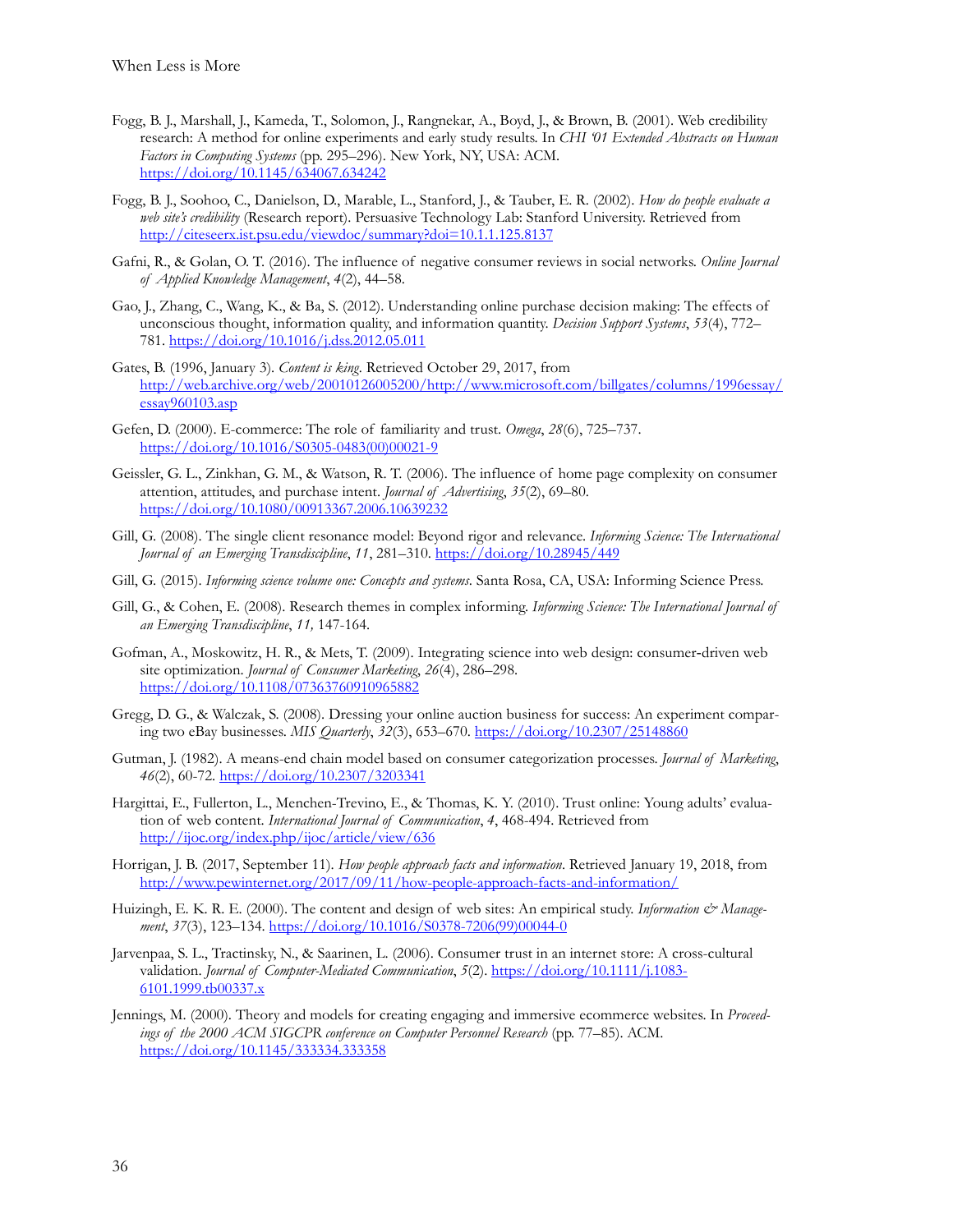- Jones, R. B., Goldsmith, L., Williams, C. J., & Kamel Boulos, M. N. (2012). Accuracy of geographically targeted internet advertisements on Google AdWords for recruitment in a randomized trial. *Journal of Medical Internet Research*, *14*(3), e84.<https://doi.org/10.2196/jmir.1991>
- Kahneman, D. (1973). *Attention and effort*. Citeseer. Retrieved from <http://citeseerx.ist.psu.edu/viewdoc/download?doi=10.1.1.398.5285&rep=rep1&type=pdf>

Kennedy, C. H. (2005). *Single-case designs for educational research*. Boston: Pearson

- Kolko, J. (2015, September 1). Design thinking comes of age. *Harvard Business Review*. Retrieved from [https://hbr.org/2015/09/design](https://hbr.org/2015/09/design-thinking-comes-of-age)-thinking-comes-of-age
- Laja, P. (2014, May 7). What's the point of landing pages? Why not drive traffic to your home page? Retrieved December 16, 2015, from [http://blog.getresponse.com/traffic](http://blog.getresponse.com/traffic-with-landing-pages.html)-with-landing-pages.html
- Lee, M. K. O., & Turban, E. (2001). A trust model for consumer internet shopping. *International Journal of Electronic Commerce*, *6*(1), 75–91. <https://doi.org/10.1080/10864415.2001.11044227>
- Li, H., & Chatterjee, S. (2010). Designing effective persuasive systems utilizing the power of entanglement: Communication channel, strategy and affect. *Persuasive Technology*, 274–285. [https://doi.org/10.1007/978](https://doi.org/10.1007/978-3-642-13226-1_27)- 3-642[-13226-1\\_27](https://doi.org/10.1007/978-3-642-13226-1_27)
- Lim, K. H., Sia, C. L., Lee, M. K. O., & Benbasat, I. (2006). Do I trust you online, and if so, will I buy? An empirical study of two trust-building strategies. *Journal of Management Information Systems*, *23*(2), 233–266. [https://doi.org/10.2753/MIS0742](https://doi.org/10.2753/MIS0742-1222230210)-1222230210
- Lindgaard, G., Fernandes, G., Dudek, C., & Brown, J. (2006). Attention web designers: You have 50 milliseconds to make a good first impression! *Behaviour & Information Technology*, *25*(2), 115–126. <https://doi.org/10.1080/01449290500330448>
- Losee, R. M. (2012). *Information from processes*. Berlin, Heidelberg: Springer Berlin Heidelberg. [https://doi.org/10.1007/978](https://doi.org/10.1007/978-3-642-31190-1)-3-642-31190-1
- Lucian, R. (2014). Digital overload: The effects of the large amounts of information when purchasing online. *Journal of Internet Banking and Commerce*, *19*(2). Retrieved from [http://www.icommercecentral.com/open](http://www.icommercecentral.com/open-access/digital-overload-the-effects-of-the-large-amounts-of-information-when-purchasing-online.php?aid=37973)[access/digital](http://www.icommercecentral.com/open-access/digital-overload-the-effects-of-the-large-amounts-of-information-when-purchasing-online.php?aid=37973)-overload-the-effects-of-the-large-amounts-of-information-when-purchasing[online.php?aid=37973](http://www.icommercecentral.com/open-access/digital-overload-the-effects-of-the-large-amounts-of-information-when-purchasing-online.php?aid=37973)
- Luhmann, N. (2000). Familiarity, confidence, trust: Problems and alternatives. *Trust: Making and Breaking Cooperative Relations*, *6*, 94–107.
- Luhmann, N. (2017). *Trust and power*. John Wiley & Sons.
- Mavlanova, T., Koufaris, M., Benbunan-Fich, R., & Lang, G. (2015). The effect of positive and negative signals on perceived deceptiveness of websites in online markets. *Journal of Theoretical and Applied Electronic Commerce Research*, *10*(1), 19–34. [https://doi.org/10.4067/S0718](https://doi.org/10.4067/S0718-18762015000100003)-18762015000100003
- Menon, S., & Soman, D. (2002). Managing the power of curiosity for effective web advertising strategies. *Journal of Advertising*, *31*(3), 1–14. [https://doi.org/10.1080/00913367.2002](https://doi.org/10.1080/00913367.2002.10673672).10673672
- Miller, G. A. (1956). The magical number seven, plus or minus two: Some limits on our capacity for processing information. *Psychological Review*, *101*(2), 343–352[. https://doi.org/10.1037/0033](https://doi.org/10.1037/0033-295X.101.2.343)-295X.101.2.343
- Mishra, A., Stein, M.-K., & Burton-Jones, A. (2017). IS use. *MIS Quarterly Research Curations*. Retrieved from [https://www.misqresearchcurations.org/blog/2017/12/1/is](https://www.misqresearchcurations.org/blog/2017/12/1/is-use)-use
- Molich, R., & Nielsen, J. (1990). Improving a human-computer dialogue. *Communications of the ACM*, *33*(3), 338–348. <https://doi.org/10.1145/77481.77486>
- Nielsen, J. (2005). *Ten usability heuristics*. Retrieved December 19, 2013 from [http://www.nngroup.com/articles/ten](http://www.nngroup.com/articles/ten-usability-heuristics/)-usability-heuristics/
- Nielsen, J. (2015, November 15). Legibility, readability, and comprehension: Making users read your words. Retrieved October 26, 2017, from [https://www.nngroup.com/articles/legibility](https://www.nngroup.com/articles/legibility-readability-comprehension/)-readability-comprehension/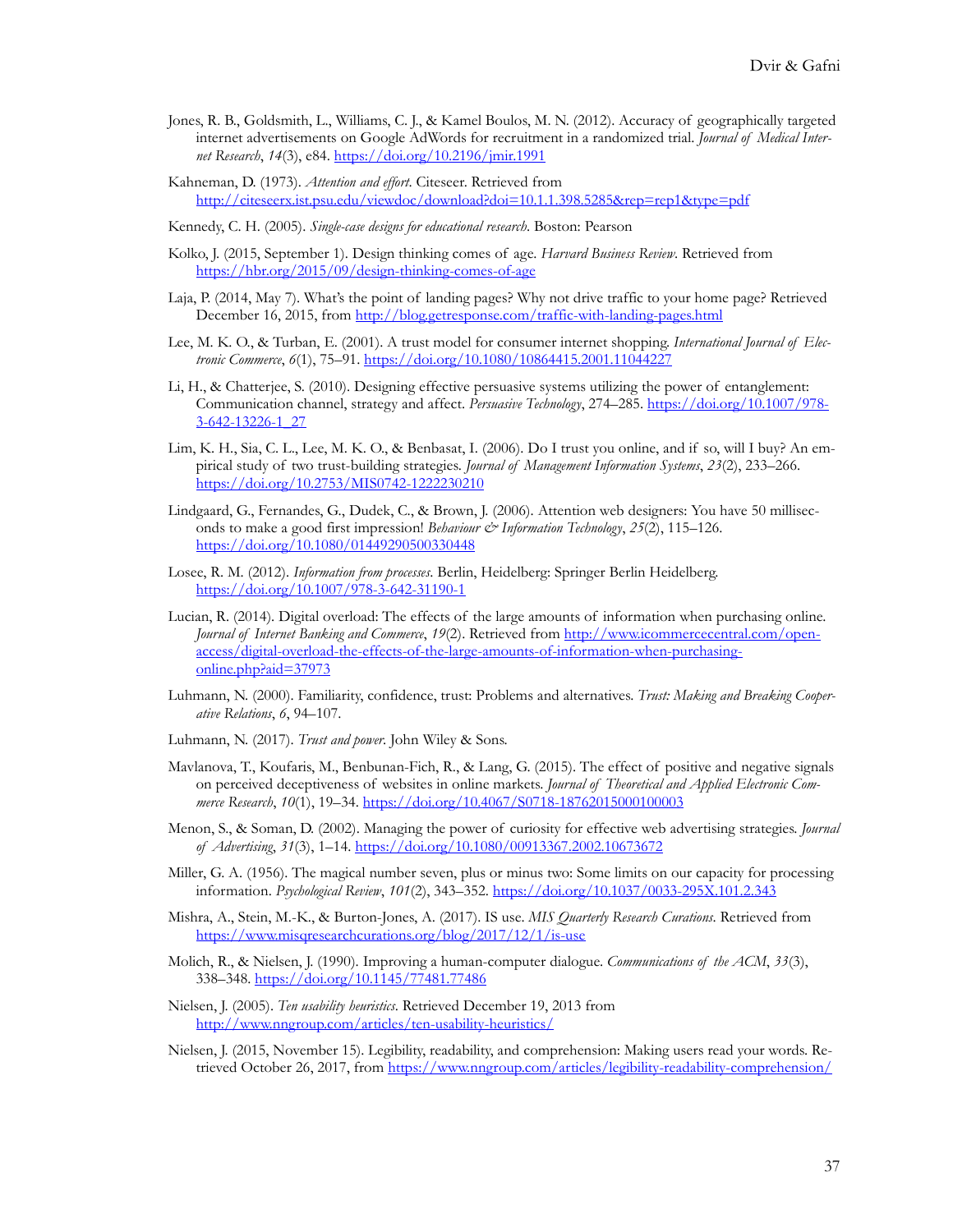- Nielsen, J., & Molich, R. (1990). Heuristic evaluation of user interfaces. In *Proceedings of the SIGCHI conference on Human factors in computing systems* (pp. 249–256). ACM. <https://doi.org/10.1145/97243.97281>
- Norman, D. A. (2013). *The design of everyday things* (Revised and expanded edition). New York, New York: Basic Books.
- Norton, M. I., Frost, J. H., & Ariely, D. (2007). Less is more: The lure of ambiguity, or why familiarity breeds contempt. *Journal of Personality and Social Psychology*, *92*(1), 97–105. [https://doi.org/10.1037/0022](https://doi.org/10.1037/0022-3514.92.1.97)- [3514.92.1.97](https://doi.org/10.1037/0022-3514.92.1.97)
- Rainie, L., & Anderson, J. (2017, August 10). The fate of online trust in the next decade. Retrieved November 17, 2017, from [http://www.pewinternet.org/2017/08/10/the](http://www.pewinternet.org/2017/08/10/the-fate-of-online-trust-in-the-next-decade/)-fate-of-online-trust-in-the-next-decade/
- Reinecke, K., Yeh, T., Miratrix, L., Mardiko, R., Zhao, Y., Liu, J., & Gajos, K. Z. (2013). Predicting users' first impressions of website aesthetics with a quantification of perceived visual complexity and colorfulness. In *Proceedings of the SIGCHI Conference on Human Factors in Computing Systems* (pp. 2049–2058). ACM. <https://doi.org/10.1145/2470654.2481281>
- Rowley, J. (2008). Understanding digital content marketing. *Journal of Marketing Management*, *24*(5–6), 517–540. <https://doi.org/10.1362/026725708X325977>
- Shannon, C. E. (1948). A mathematical theory of communication. *Bell System Technical Journal*, *27*(3), 379–423. [https://doi.org/10.1002/j.1538](https://doi.org/10.1002/j.1538-7305.1948.tb01338.x)-7305.1948.tb01338.x
- Smith, A. (2017). Record shares of Americans now own smartphones, have home broadband. *Pew Research Center*. Retrieved from [http://www.pewresearch.org/fact](http://www.pewresearch.org/fact-tank/2017/01/12/evolution-of-technology/)-tank/2017/01/12/evolution-of-technology/
- Smith, A., & Anderson, M. (2016, December 19). Online shopping and e-commerce. Retrieved May 29, 2017, from [http://www.pewinternet.org/2016/12/19/online](http://www.pewinternet.org/2016/12/19/online-shopping-and-e-commerce/)-shopping-and-e-commerce/
- Song, H., & Schwarz, N. (2010). If it's easy to read, it's easy to do, pretty, good, and true. *Psychologist*, *23*(2), 108– 111. Retrieved fro[m https://thepsychologist.bps.org.uk/volume](https://thepsychologist.bps.org.uk/volume-23/edition-2/if-its-easy-read-its-easy-do-pretty-good-and-true)-23/edition-2/if-its-easy-read-its-easy-dopretty[-good-and-](https://thepsychologist.bps.org.uk/volume-23/edition-2/if-its-easy-read-its-easy-do-pretty-good-and-true)true
- Soto-Acosta, P., Jose Molina-Castillo, F., Lopez-Nicolas, C., & Colomo-Palacios, R. (2014). The effect of information overload and disorganisation on intention to purchase online: The role of perceived risk and internet experience. *Online Information Review*, *38*(4), 543–561. [https://doi.org/10.1108/OIR](https://doi.org/10.1108/OIR-01-2014-0008)-01-2014-0008
- Szabo, G., & Huberman, B. A. (2008). Predicting the popularity of online content. *ArXiv:0811.0405 [Physics]*. <https://doi.org/10.2139/ssrn.1295610>
- Tseng, S., & Fogg, B. J. (1999). Credibility and computing technology. *Communications of the ACM*, *42*(5), 39–44. <https://doi.org/10.1145/301353.301402>
- Tuch, A. N., Presslaber, E. E., StöCklin, M., Opwis, K., & Bargas-Avila, J. A. (2012). The role of visual complexity and prototypicality regarding first impression of websites: Working towards understanding aesthetic judgments. *International Journal of Human-Computer Studies*, *70*(11), 794–811. <https://doi.org/10.1016/j.ijhcs.2012.06.003>
- Tversky, A., & Kahneman, D. (1985). The framing of decisions and the psychology of choice. In V. T. Covello, J. L. Mumpower, P. J. M. Stallen, & V. R. R. Uppuluri (Eds.), *Environmental impact assessment, Technology assessment, and risk analysis* (pp. 107–129). Springer, Berlin, Heidelberg. [https://doi.org/10.1007/978](https://doi.org/10.1007/978-3-642-70634-9_6)-3-642- [70634](https://doi.org/10.1007/978-3-642-70634-9_6)-9\_6
- Unbounce. (2016). *What is a Landing Page?* Retrieved December 11, 2016, from [https://unbounce.com/landing](https://unbounce.com/landing-page-articles/what-is-a-landing-page/)page-[articles/what](https://unbounce.com/landing-page-articles/what-is-a-landing-page/)-is-a-landing-page/
- Venkatesh, V., Thong, J., & Xu, X. (2012). Consumer acceptance and use of information technology: Extending the unified theory of acceptance and use of technology. *MIS Quarterly*, *36*, 157-178.
- Vishwanath, A. (2004). An empirical investigation into the use of heuristics and information cues by bidders in online auctions. *Electronic Markets*, *14*(3), 178–185. <https://doi.org/10.1080/1019678042000245100>
- Wells, J. D., Valacich, J. S., & Hess, T. J. (2011). What signal are you sending? How website quality influences perceptions of product quality and purchase intentions. *MIS Quarterly*, *35*, 373–396. <https://doi.org/10.2307/23044048>